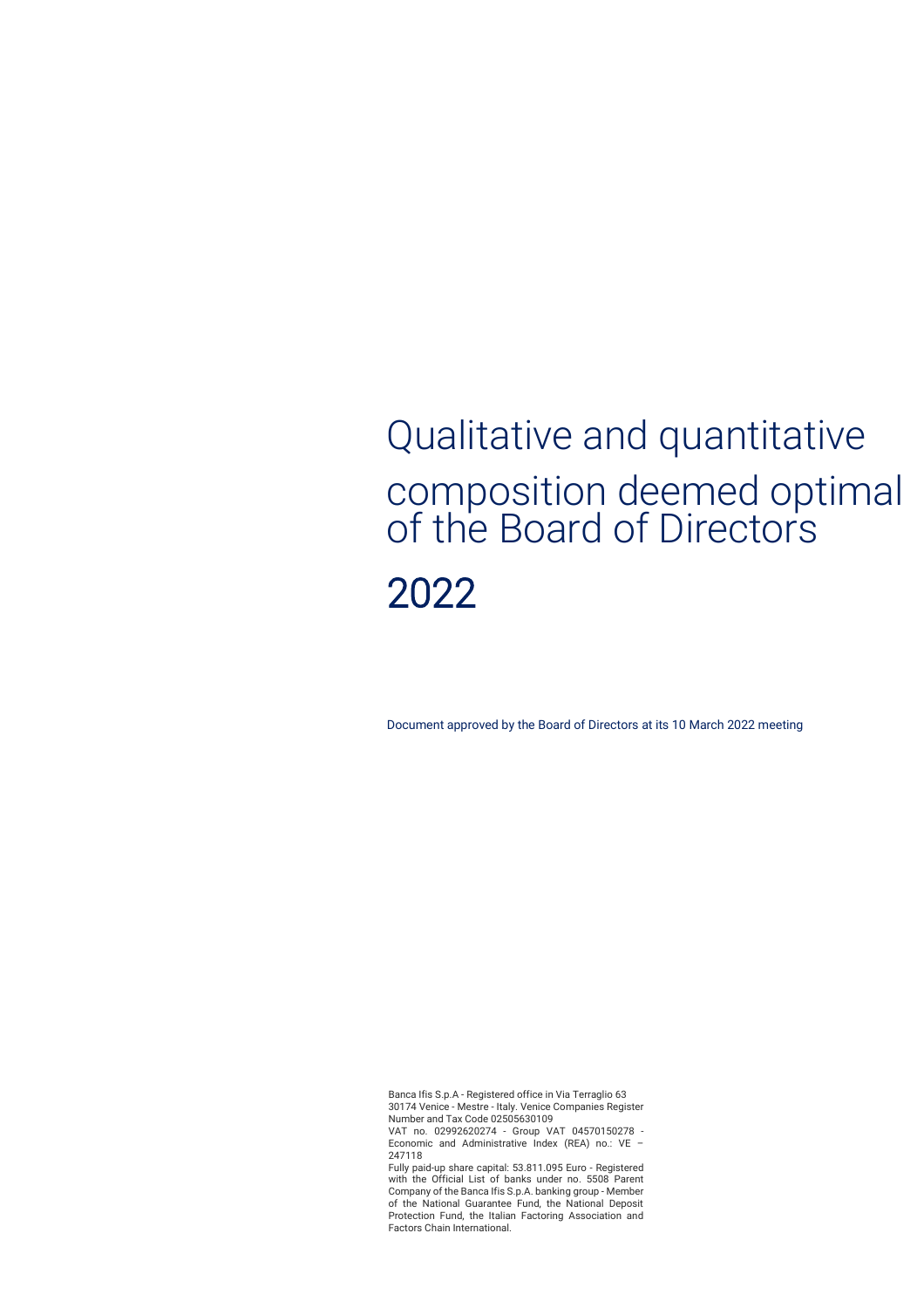# <span id="page-1-0"></span>Document contents

|                                       | <b>Document contents</b><br>$\mathbf{1}$                                                                                                       |                                                                                                     |    |  |  |  |
|---------------------------------------|------------------------------------------------------------------------------------------------------------------------------------------------|-----------------------------------------------------------------------------------------------------|----|--|--|--|
|                                       | <b>Introduction</b><br>3                                                                                                                       |                                                                                                     |    |  |  |  |
| 1.                                    |                                                                                                                                                | <b>Characteristics of the Bank</b><br>5                                                             |    |  |  |  |
| 2.                                    | Possible indications of the Board of Directors in view of the guiding opinion to be submitted to the next<br><b>Shareholders' Meeting</b><br>6 |                                                                                                     |    |  |  |  |
| 3.                                    |                                                                                                                                                | Quantitative and qualitative composition of the Board of Directors                                  | 6  |  |  |  |
|                                       | 3.1                                                                                                                                            | Quantitative composition                                                                            | 6  |  |  |  |
|                                       | 3.2                                                                                                                                            | Roles within the Board of Directors                                                                 | 8  |  |  |  |
|                                       | 3.3                                                                                                                                            | Qualitative composition                                                                             | 9  |  |  |  |
|                                       | 3.3.1                                                                                                                                          | Individual good standing and propriety criteria                                                     | 9  |  |  |  |
|                                       | 3.3.2                                                                                                                                          | Individual professionalism requirements                                                             | 9  |  |  |  |
|                                       | 3.3.3                                                                                                                                          | Competence criteria                                                                                 | 11 |  |  |  |
|                                       | 3.3.4                                                                                                                                          | Personal characteristics                                                                            | 12 |  |  |  |
|                                       | 3.3.5                                                                                                                                          | Diversification and gender quotas                                                                   | 13 |  |  |  |
|                                       | 3.3.6                                                                                                                                          | Independence requirements                                                                           | 13 |  |  |  |
|                                       |                                                                                                                                                | 3.3.6.1 Independence of judgement                                                                   | 14 |  |  |  |
|                                       | 3.3.7                                                                                                                                          | Availability of time and limits on accumulation of duties                                           | 14 |  |  |  |
|                                       |                                                                                                                                                | Time availability                                                                                   | 15 |  |  |  |
| Limits to the accumulation of offices |                                                                                                                                                |                                                                                                     | 16 |  |  |  |
|                                       | 3.3.8                                                                                                                                          | Incompatibilities                                                                                   | 17 |  |  |  |
|                                       | <b>Annex A</b><br>18                                                                                                                           |                                                                                                     |    |  |  |  |
|                                       |                                                                                                                                                | Individual requisites of integrity and correctness criteria (articles 3, 4 and 5 of the MEF Decree) | 18 |  |  |  |
|                                       |                                                                                                                                                | Individual requirements of professionalism (Art. 7 of the MEF Decree)                               | 21 |  |  |  |
|                                       |                                                                                                                                                | Competence criteria (Art. 10 of the MEF Decree)                                                     | 22 |  |  |  |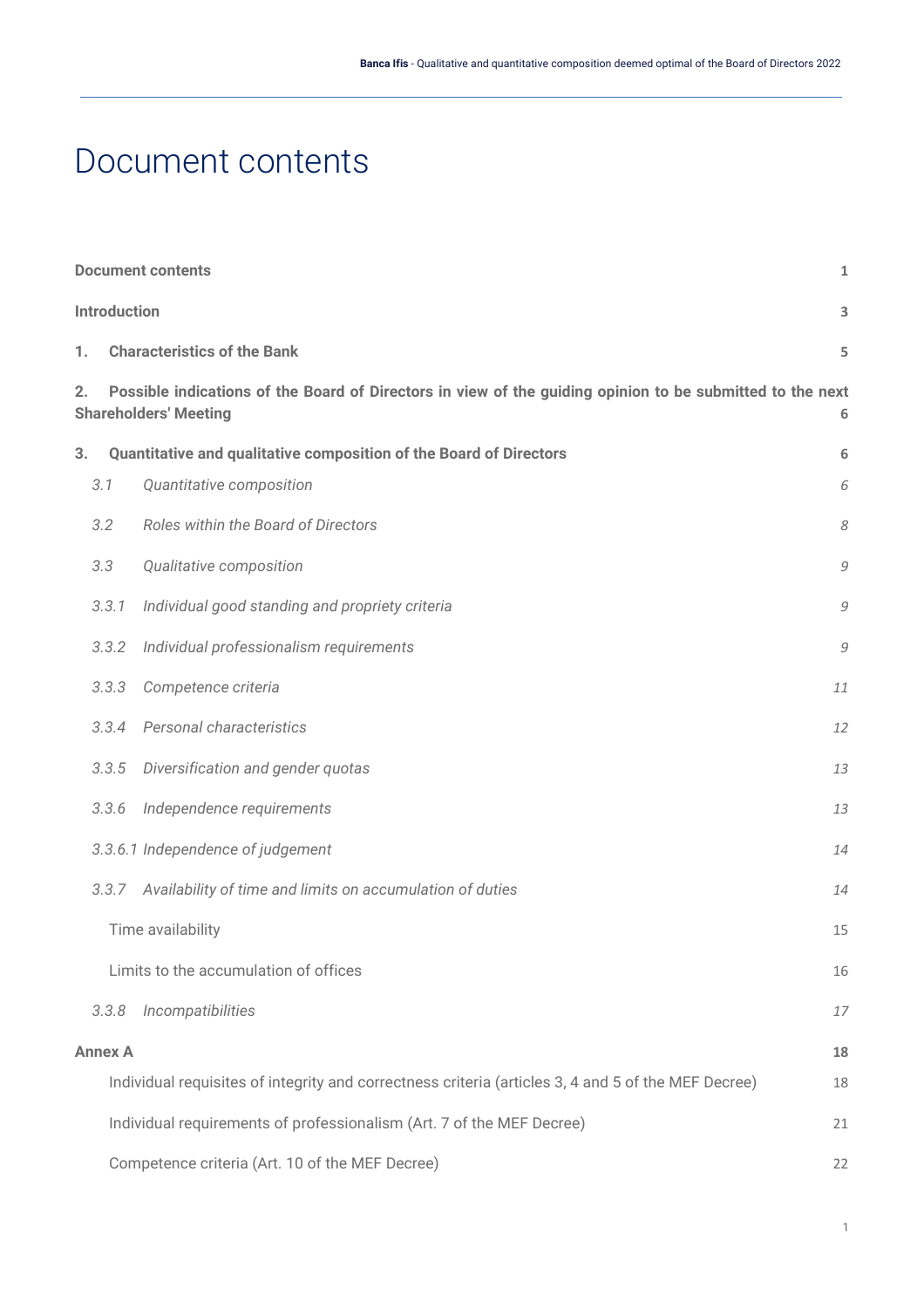| Independence requirements                                                            | 23 |
|--------------------------------------------------------------------------------------|----|
| Requirements of independence of judgement (Art. 15 of the MEF Decree)                | 27 |
| Availability of time to carry out assignments (Art. 16 of the MEF Decree)            | 28 |
| Limits to the accumulation of assignments (Articles 17, 18 and 19 of the MEF Decree) | 28 |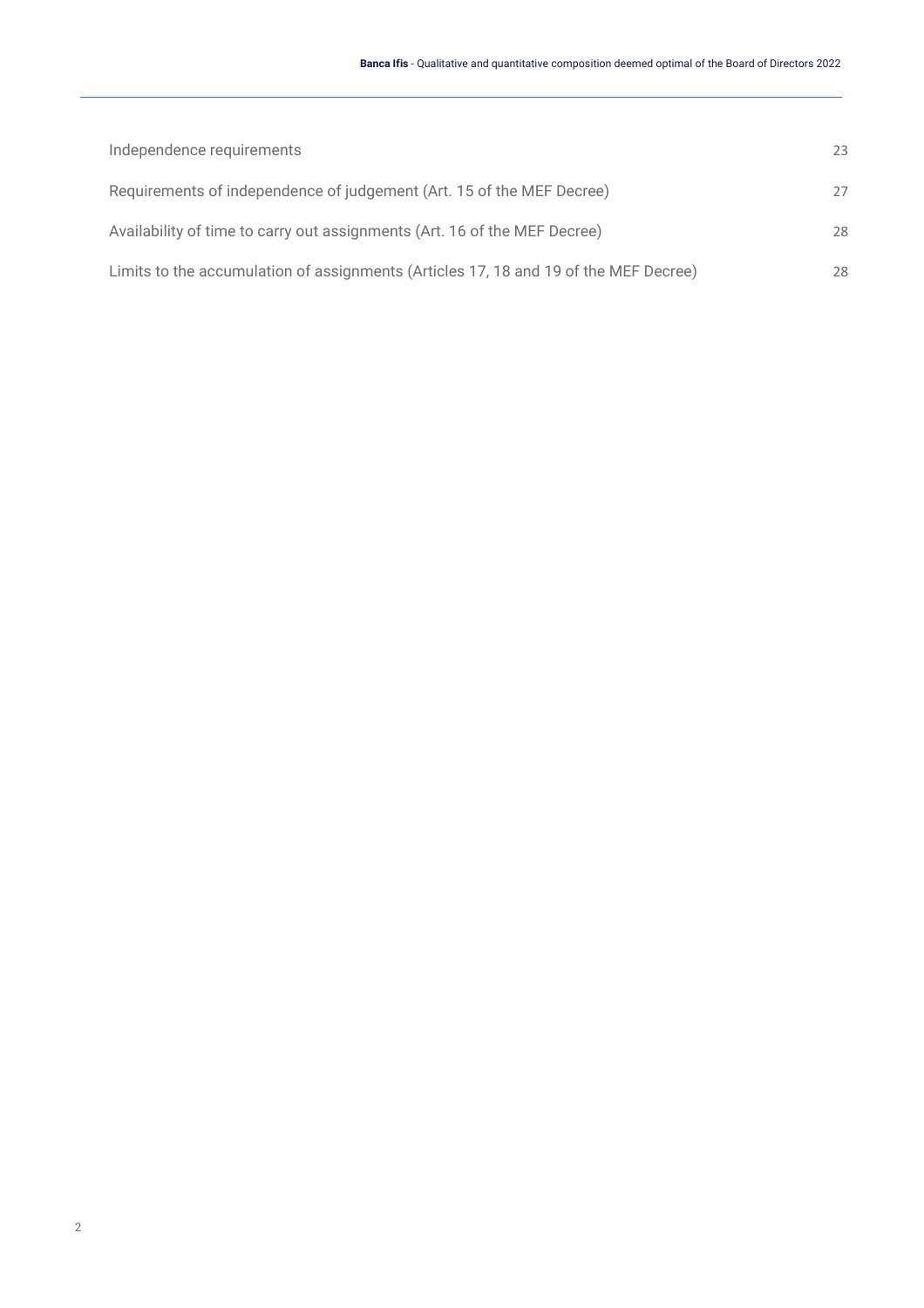# <span id="page-3-0"></span>Introduction

Banca Ifis S.p.A. ("Banca Ifis" or the "Bank") has always paid particular attention to the qualitative and quantitative composition of the Board of Directors, both out of compliance with regulatory provisions and because it firmly believes that the members of the Board must be endowed with, among other things, adequate professional skills to ensure sound and prudent management. In actual fact, the composition of the administrative body is of central importance for the effective performance of the tasks entrusted to it by law, the Supervisory Provisions and the Articles of Association.

The current Supervisory Provisions for banks on corporate governance (Bank of Italy Circular no. 285 of 17 December 2013, Part I, Title IV, Chapter 1, hereinafter the "Supervisory Provisions" or "Provisions") - in compliance with the rules, principles and guidelines drawn up by the sector Authorities also at an international and European level - regulate the role and functioning of the administrative and control bodies of banks as well as their relationship with the corporate structure, taking into account that the organisational and corporate governance structures, in addition to responding to the interests of the company, must ensure conditions of sound and prudent management.

Moreover, the Provisions envisage that the Board of Directors identifies in advance its own qualitative and quantitative composition, which is considered optimal, identifying and justifying the theoretical profile (including the characteristics of professionalism and independence, if any) of the candidates deemed appropriate for these purposes.

Art. 12 of the MEF Decree (as defined below) provides that each body - which therefore refers to both the Board of Directors and the Board of Statutory Auditors - must first identify its optimal qualitative and quantitative composition. Specifically, Art. 11 of the MEF Decree provides that the composition of the administrative and control bodies must be suitably diversified, so as to:

- foster internal confrontation and dialectic within the bodies;
- encourage the emergence of a plurality of approaches and perspectives in analysing issues and making decisions;
- effectively support the company's processes of strategy development, business and risk management, and control over the work of senior management;
- take into account the many interests that contribute towards the sound and prudent management of the bank.

Finally, the Corporate Governance Code (as defined below) provides that the Board of Directors must express an orientation on its qualitative and quantitative composition deemed optimal, taking into account the results of the selfassessment process in the case of companies other than those with concentrated ownership. The guidance of the outgoing administrative body: (i) is published on the company's website in advance of the notice of call of the Shareholders' Meeting concerning its renewal; and (ii) identifies the managerial and professional profiles and skills deemed necessary, also in view of the company's sectoral features, taking into account the diversity criteria indicated in the Corporate Governance Code and the guidelines expressed on the maximum number of offices.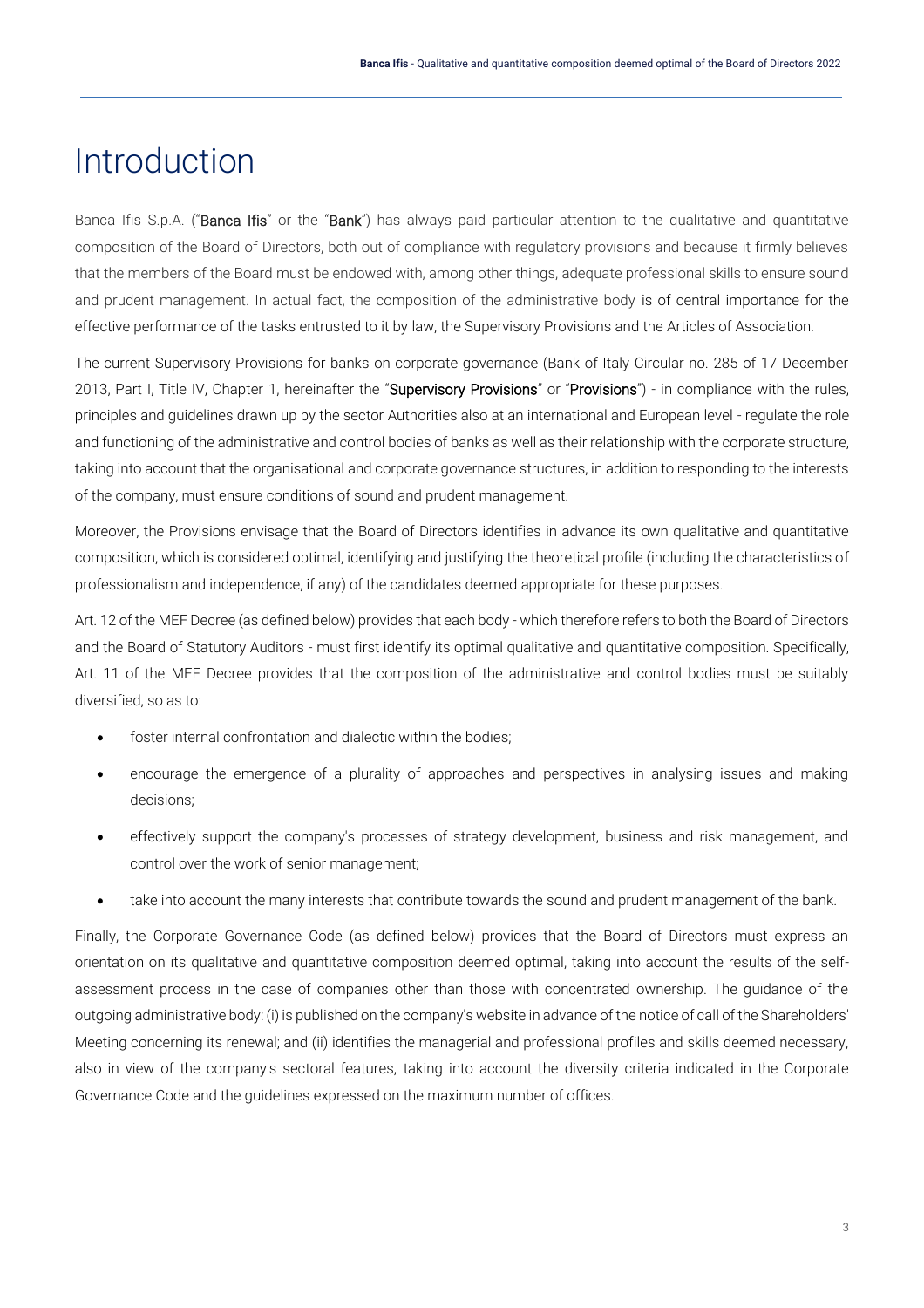The activities involved in preparing this qualitative and quantitative profile must be the result of a thorough and formalised examination. The results of these analyses should be brought to the attention of the shareholders in a timely manner so that the selection of candidates to be presented can take into account the professionalism required.

For the purposes of the above, this document - called "Qualitative and quantitative composition of the Board of Directors of Banca Ifis S.p.A." - contains the guidelines that the Board of Directors of the Bank, whose term of office is expiring, makes available to the Shareholders, with a view to facilitating the process of defining the best proposals for the quantitative and qualitative composition of the new Board of Directors of the Bank, which will be presented by the Shareholders at the next Shareholders' Meeting.

\*\*\*\*\*

The following is a summary of the national and European regulations applicable with reference to the requirements of company representatives, including the soft law, since it was considered essential that the principles contained therein be reflected in the candidate selection process:

- Articles 147-*ter*, 147-*quater*, 147-*quinquies* and 148 of Italian Legislative Decree no. 58 of 24 February 1998 (the "Consolidated Law on Finance");
- Art. 26 of Italian Legislative Decree no. 385 of 1 September 1993 (the "Consolidated Law on Banking");
- Art. 36 of Italian Decree Law no. 201 of 6 December 2011, "*Urgent provisions for growth, equity and the consolidation of public accounts", converted, with amendments, by Law no. 214 of 22 December 2011, known as the "Interlocking Directorship*" (the "Salva Italia Decree") and the "*Criteria for the application of Art. 36 of the "Salva Italia" Decree Law, the* "*prohibition of interlocking*")" published by the Bank of Italy, CONSOB and IVASS on 20 April 2012, as subsequently updated and supplemented;
- Decree no. 169 of the Minister of Economy and Finance of 23 November 2020, effective as of 30 December 2020, setting forth the "*Regulation on the requirements and eligibility criteria for the performance of the duties of corporate officers of banks, financial intermediaries, collective guarantee funds, electronic money institutions, payment institutions and depositor guarantee schemes*" (the "MEF Decree");
- Part I, Title IV, Chapter 1, Section IV (Composition of company bodies) of the Supervisory Provisions;
- Corporate Governance Code of listed companies approved on 31 January 2020 by the Corporate Governance Committee and promoted by Borsa Italiana, ABI, Ania, Assogestioni, Assonime and Confindustria (the "Corporate" Governance Code");
- Art. 144-*undecies*.1 of the Regulations adopted by CONSOB with Resolution no. 11971 of 14 May 1999 and subsequent amendments (the "Regulation on Issuers");
- Regulations adopted by CONSOB with resolution no. 20249 of 28 December 2017, as amended ("Market Regulations");
- Directive 2013/36/EU of the European Parliament and of the Council of 26 June 2013 on access to the activity of credit institutions and the prudential supervision of credit institutions and investment firms, as subsequently amended and supplemented (the "CRD");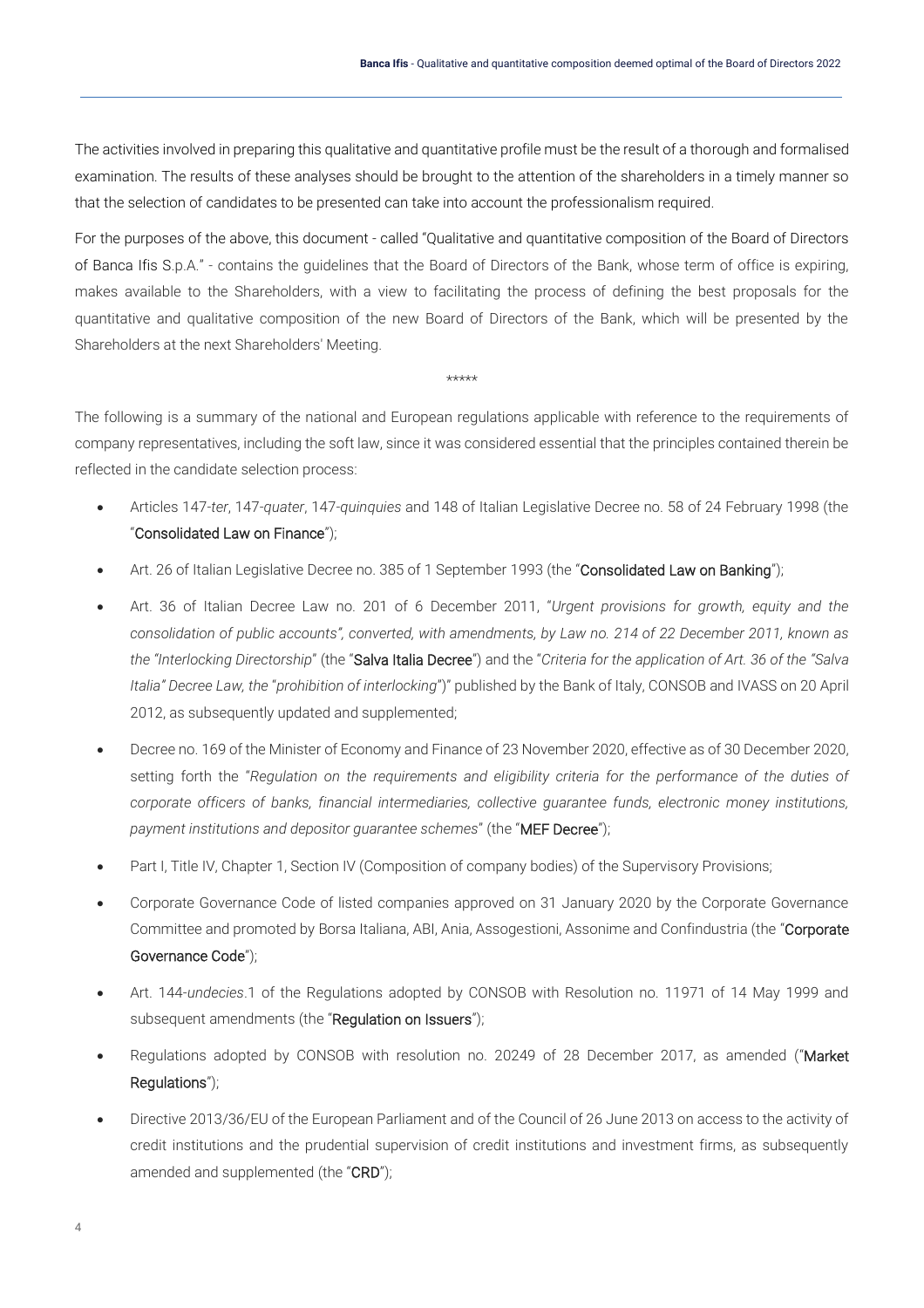- Regulation (EU) no. 575 of the European Parliament and of the Council of 26 June 2013 on prudential requirements for credit institutions and investment firms, as amended and supplemented (the "CRR");
- "*Guide to fit and proper assessments*" of the European Central Bank dated 15 May 2017 and last updated in December 2021 ("ECB Guidelines");
- EBA Internal Governance Guidelines of 2 July 2021;
- EBA/ESMA Guidelines on the Verification of the Suitability of Members of the Bodies of Supervision and Management and Key Managers, pursuant to Directive 2016/36/EU and Directive 2014/65/EU of 2 July 2021 (the "EBA/ESMA Guidelines").

# <span id="page-5-0"></span>1.Characteristics of the Bank

Banca Ifis S.p.A. is the Parent Company of the "Banca Ifis Banking Group" and is one of the Less Significant Institutions subject to the direct supervisory powers of the Bank of Italy.

In accordance with the Provisions and the applicable regulations, Banca Ifis meets the definition of a bank of greater size or operational complexity, taking into account the size and type of activities carried out, directly or through Group companies, as well as the fact that it is listed on a regulated market ("STAR" segment of the Italian Stock Exchange).

The Bank adheres to the Corporate Governance Code promoted by the Corporate Governance Committee set up by the Associations of Business (ABI, ANIA, Assonime, Confindustria) and Professional Investors (Assogestioni), as well as by Borsa Italiana. In accordance with the Code's definitions, it is included among "companies with concentrated ownership" but not among "large companies".

The Bank adopts the traditional system of administration and control, based on the presence of a Board of Directors and a Board of Statutory Auditors, appointed by the Shareholders' Meeting. Under the model adopted by Banca Ifis:

- strategic supervision is performed by the Board of Directors;
- the CEO is responsible for the company's operations;
- control is performed by the Board of Statutory Auditors.

Banca Ifis is a player active in speciality finance and its main business activities are Commercial and Corporate Banking and the acquisition/management of impaired loan portfolios. It operates in the territory without traditional branches, collecting deposits through on-line deposits.

In the area of NPLs, activities consist of both the purchase and the management/transformation of bad loans. The Banca Ifis Banking Group has expertise in all asset classes: unsecured and corporate & secured.

The business areas relating to Trade receivables, Leasing, Corporate and Investment Banking (through Structured Finance, Special Situations, Equity Investments and Financial Advisory) and Tax Credits as well as personal salary- and pensionbacked loans and finance for pharmacies are just some of the sectors in which the Bank operates.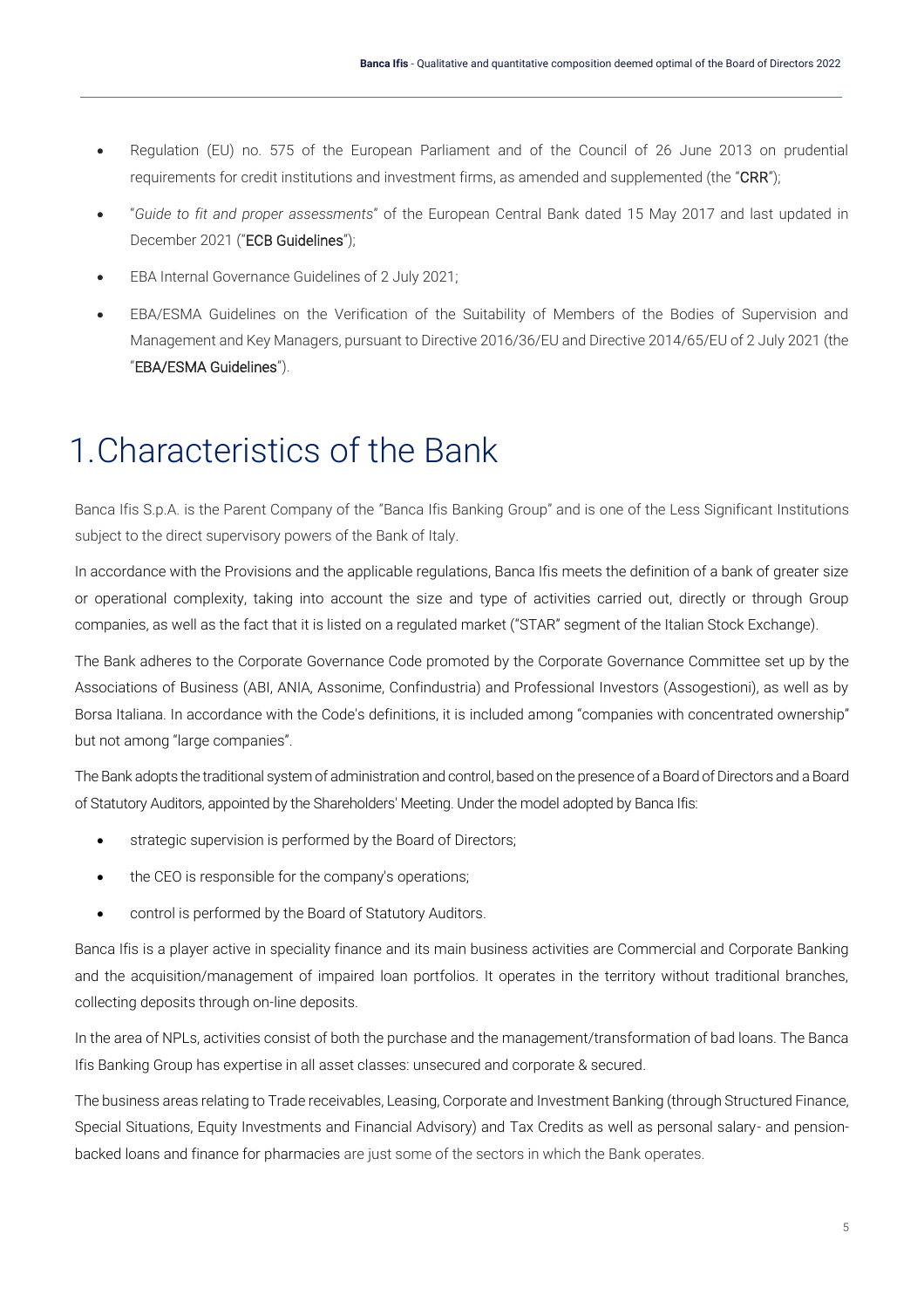# <span id="page-6-0"></span>2.Possible indications of the Board of Directors in view of the guiding opinion to be submitted to the next Shareholders' Meeting

With the approval of the financial statements as of 31 December 2021, the term of office of the Board of Directors of Banca Ifis appointed on 19 April 2019 comes to an end and, therefore, the Shareholders will be asked at the next Shareholders' Meeting to resolve on the appointment *inter alia* of new directors.

In the light of the above and of the results of its self-assessment exercise for the year 2021, the outgoing Board of Directors - except as indicated in greater detail below:

- believes that the current number of 12 members is adequate and should be kept unchanged in view of the next renewal, taking into account the growing operational complexity that now characterises the Bank and the evolution of regulations and reference markets;
- considers the current ratio of non-independent to independent Directors to be appropriate, both in relation to the size of the Board and the needs of the parent committees, and for the proper management by the Board of any situations of conflict of interest;
- appreciates the qualitative profile of the Board and, in view of the renewal, wishes to substantially maintain the current mix of skills, professionalism and experience currently represented in the Board, without prejudice to what is suggested in paragraph 3.3 below with regard to the limited further expansion of skills and diversification in the Board's composition;
- the current structure of the Board Committees (Control and Risk Committee, numbering 5 members, Appointments Committee and Remuneration Committee, each numbering 3 members) is deemed adequate and should be confirmed, since it meets the requirements of the Bank's Board, also with regard to the qualitative mix of skills and experience represented.

# <span id="page-6-1"></span>3.Quantitative and qualitative composition of the Board of Directors

## <span id="page-6-2"></span>3.1Quantitative composition

The quantitative composition of the Board of Directors is key to the effective performance of the tasks entrusted to it by law, the Supervisory Provisions, the Corporate Governance Code and the Articles of Association.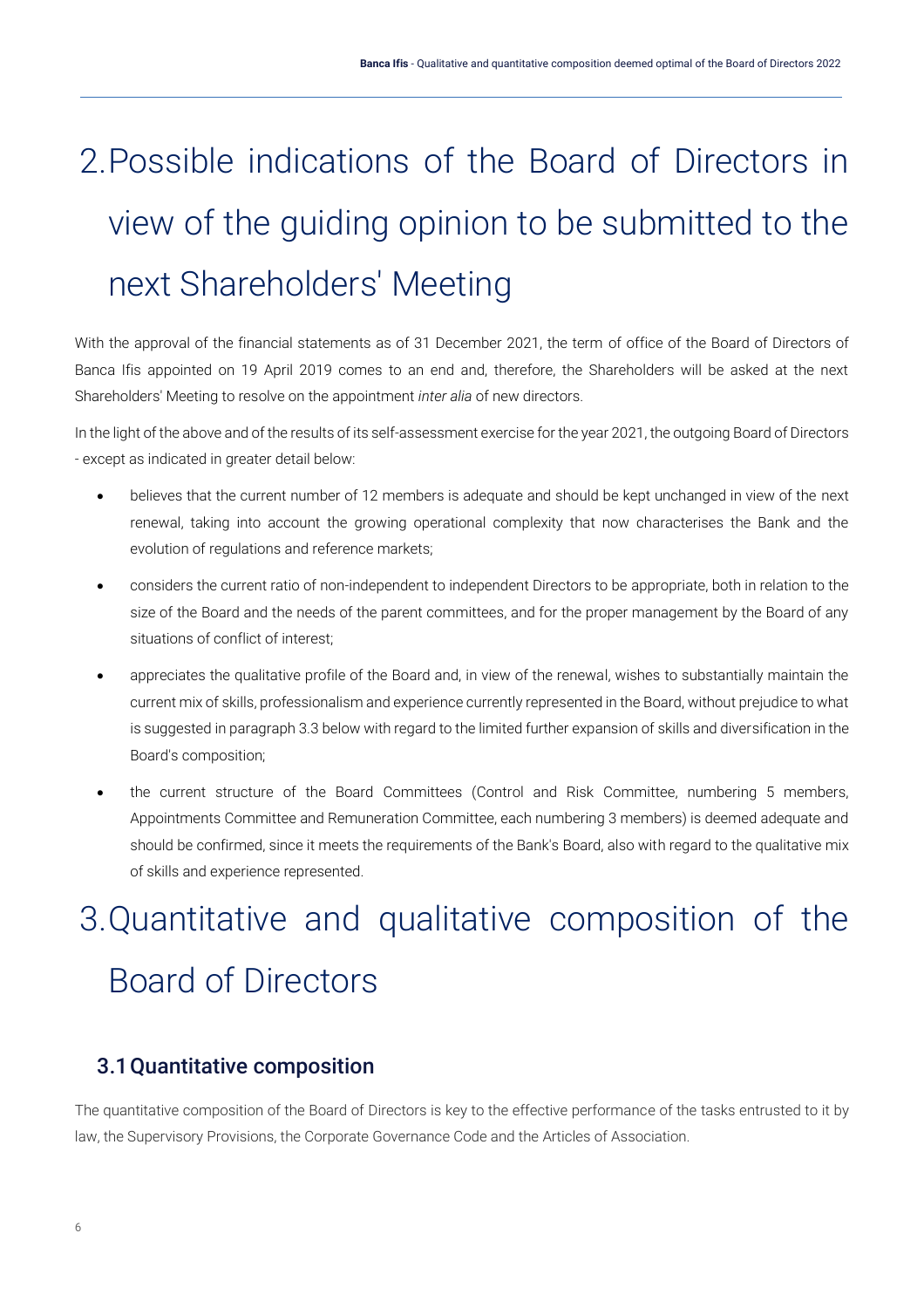In actual fact, pursuant to the Supervisory Provisions, the number of members of the Board of Directors must be adequate to the size and complexity of the bank's organisational structure in order to effectively oversee the entire company's operations. The presence of an adequate number of non-executive members with well-defined roles and tasks, who effectively act as a counterbalance to the bank's executive and management, facilitates internal debate within the board.

The composition of the administrative body, however, should not be redundant. In banks of greater size or operational complexity (as Banca Ifis is), Boards of Directors with more than 15 members represent exceptional cases, which must be analytically assessed and justified.

In this regard, it should be noted that the Bank's Articles of Association envisage that the Board of Directors consists of a minimum of 5 and a maximum of 15 members, who are elected by the Shareholders' Meeting. The Directors' term of office lasts for the period - which cannot exceed three financial years - established upon appointment and expires on the date of the Shareholders' Meeting convened to approve the financial statements for the last financial year of their office.

The Shareholders' Meeting, which met on 19 April 2019, set the number of members of the Board of Directors at 12 for FYs 2019, 2020 and 2021.

At present, as mentioned above, there are 3 sub-committees, in compliance with Supervisory Instructions and the indications contained in the Corporate Governance Code.

In the light of the above, the outgoing Board of Directors, after having examined - with the support of the Appointments Committee - the results of the self-assessment referring to FY 2021, also taking into account the current legislation on the composition of the Board of Directors and its sub-committees, recommends to the Shareholders - who are responsible for determining the number of directors - to consider a number of members equal to 12 as optimal, in view of the size, organisational complexity and operating dynamics of the Bank.

Indeed, the outgoing Board believes that this size can both guarantee the presence of the various professional skills required to ensure the proper functioning and operativeness of the body and that it is consistent with the level of operational complexity and diversification that characterises the Bank, as well as adequate to the current structure and activities of the Advisory Committees, as also emerged from the self-assessment carried out by the Board of Directors for FY 2021.

In formulating this recommendation, the Board has also taken into consideration the various criteria and the different requirements deriving from the peculiar characteristics of Banca Ifis, seeking to achieve a balanced balance between them, including:

- the technical and organisational development and the evolution of the business envisaged in the 2022-2024 Business Plan, recently approved and presented to the financial community;
- the presence of representatives with the knowledge, skills and technical experience to enable them, *inter alia*, to understand the activities and main risks to which the Bank is and will be exposed;
- the need to have an adequate number of members who meet the independence requirements so as to ensure the efficient functioning of the Committees.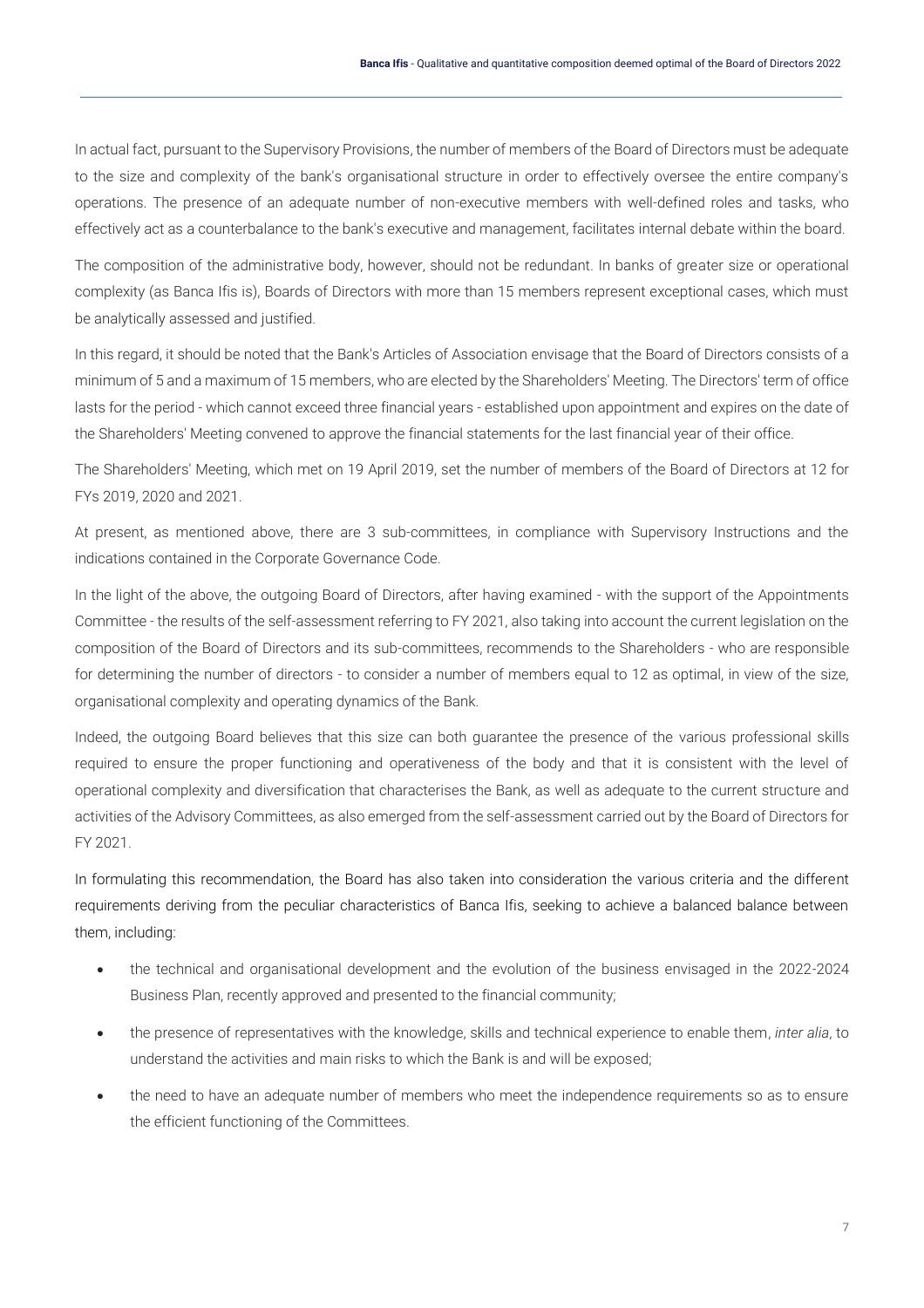The new Board of Directors, that will be elected by the Shareholders' Meeting, will be asked - during the assessment of the suitability of the new members - to verify, with the support of the Appointments Committee, the compliance of the new Body with the requirements of qualitative and quantitative composition deemed optimal, also for the purposes of art. 12 of the MEF Decree, in accordance with the provisions of these Guidelines and represented to the Shareholders.

#### <span id="page-8-0"></span>3.2 Roles within the Board of Directors

Different roles can be identified within the Board of Directors: Chairman, Deputy Chairman, Honorary Chairman, Chief Executive Officer, Non-Executive Directors, Independent Directors and Lead Independent Director.

The Chairman promotes the effective functioning of the corporate governance system, ensuring a balance of powers with respect to the CEO and the other executive directors; he acts as the contact point for the body in charge of control functions and the internal committees. To this end, he, in addition to possessing the characteristics required of directors, must have the specific skills necessary to carry out the duties assigned to him. To effectively carry out his function, the Chairman, as is currently the case, must have a non-executive role and not perform, even *de facto*, management functions. The Chairman guarantees the effectiveness of the Board's debate and ensures that the resolutions reached by the Board are the result of adequate debate and the informed and reasoned contribution of all its members.

The Deputy Chairman replaces the Chairman in the event of his absence or impediment in carrying out the duties incumbent on the Chairman and has no operational powers. The Deputy Chairman also acts as Chairman of the Brand Committee and the Sustainability Committee and participates in the management of the extra-meeting dialogue with the representatives of investors and the Bank's stakeholders on issues within the Board's competence.

The Honorary Chairman may be elected by the Shareholders' Meeting, even outside the Board, and is chosen from among people who have significantly contributed to the prestige and development of the Company. The Honorary Chairman, who is not a director, may attend meetings of the Board of Directors, in an advisory capacity and without voting rights, and Shareholders' Meetings. The Honorary Chairman may be entrusted by the Board of Directors with duties of representation of the Company, among others.

The Chief Executive Officer is responsible for the management of corporate operations aimed at achieving the strategic corporate policies and objectives approved by the Board of Directors.

Non-executive Directors are involved in the decisions taken by the whole Board and are called upon to play a dialectic role.

The Independent Directors supervise the management of the Company with independent judgement, contributing to ensure that it is carried out in the interest of the Bank.

Moreover, on 19 April 2019, taking into account that the role of Chairman of the Board of Directors coincided with the person who, as the then majority shareholder of La Scogliera S.p.A., held control of Banca Ifis, the Board of Directors - in line with the guidelines established by the Corporate Governance Code for listed companies - had appointed an independent Director as Lead Independent Director. After the changes made to the figure of the indirect parent company and communicated to the market by the controlling shareholder La Scogliera S.p.A. on 23 May 2020, there were no changes in the presence of the current Lead Independent Director within the Issuer. During the 2021 self-assessment exercise, it emerged that the position of Lead Independent Director should be confirmed. This person has the task of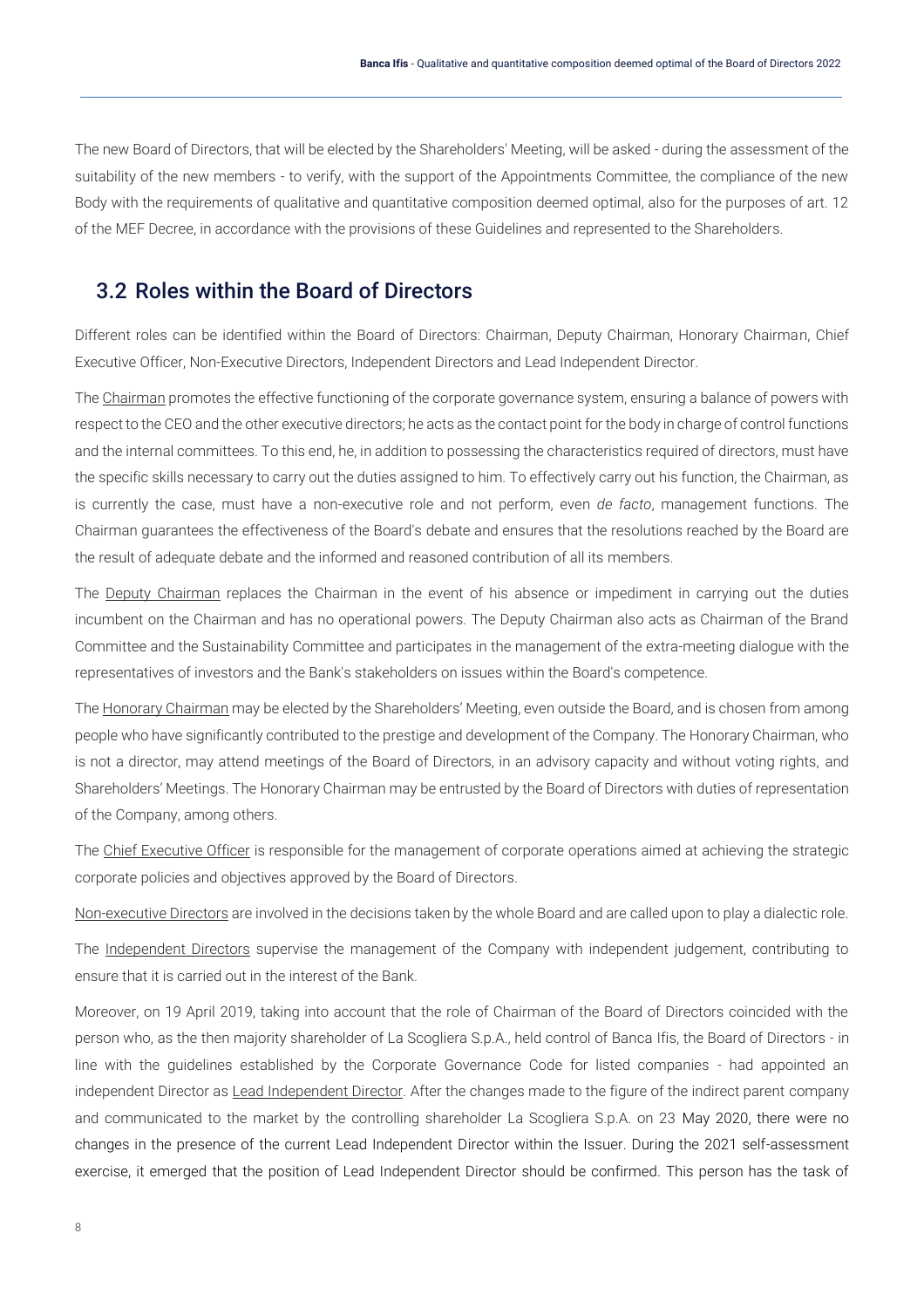representing a point of reference and coordination for the requests and contributions of the directors (non-executive and, in particular, independent directors) and of collaborating with the Chairman of the Board of Directors in order to guarantee that the directors receive complete and timely information flows. The same has the power to convene, when deemed appropriate or upon proposal of other directors, special meetings dedicated solely to independent directors to discuss issues deemed of interest with respect to the functioning of the Board of Directors or the management of the Company.

### <span id="page-9-0"></span>3.3 Qualitative composition

The members of the Board of Directors must be suitable for the performance of their duties, in accordance with the provisions of current legislation and the Articles of Association and, in particular, they must meet the requirements of professionalism, integrity and independence and comply with the criteria of competence, fairness and dedication of time and the specific limits on the number of offices held, as set out in current legislation.

#### <span id="page-9-1"></span>3.3.1 Individual good standing and propriety criteria

In view of the importance of the requirements of integrity from a reputational point of view, the candidates for the office of director of the Bank must meet the requirements of integrity set out in Art. 3 of the MEF Decree, as detailed in Annex A.

Moreover, in addition to compliance with the above-mentioned requirements of integrity, the lack of which entails in itself the forfeiture of the office held, the candidates must also meet the criteria of correctness in their personal and professional conduct in the past, in accordance with the provisions of Art. 4 of the MEF Decree and better indicated in Annex A.

Any existence of the situations indicated in Art. 4 of the MEF Decree shall not automatically lead to the unsuitability of the candidate, but shall instead require an assessment - based on one or more of the parameters set out in Art. 5 of the MEF Decree - by the Board, carried out with regard to the principles of sound and prudent management as well as to the safeguard of the Bank's reputation and public trust. The criterion of correctness will not be met when one or more of the situations indicated in Art. 4 of the MEF Decree paint a serious, precise and concordant picture of conduct that is in contrast with the objectives set out in paragraph 1 of the cited Article.

#### <span id="page-9-2"></span>3.3.2 Individual professionalism requirements

The Board of Directors recommends that Shareholders ensure that there are individuals on the Body:

- with widespread and diversified expertise in terms of managerial skills and technical skills in the areas of banking and financial markets, law, regulation (including anti-money laundering and financing of terrorism), accounting, tax, finance, risk management and control, corporate governance, IT processes/digitisation/operations/Cybersecurity, Sustainability/ESG, business organisation and human resources;
- with significant and consolidated experience in the management, administration and control of banks and/or companies, also with an international scope;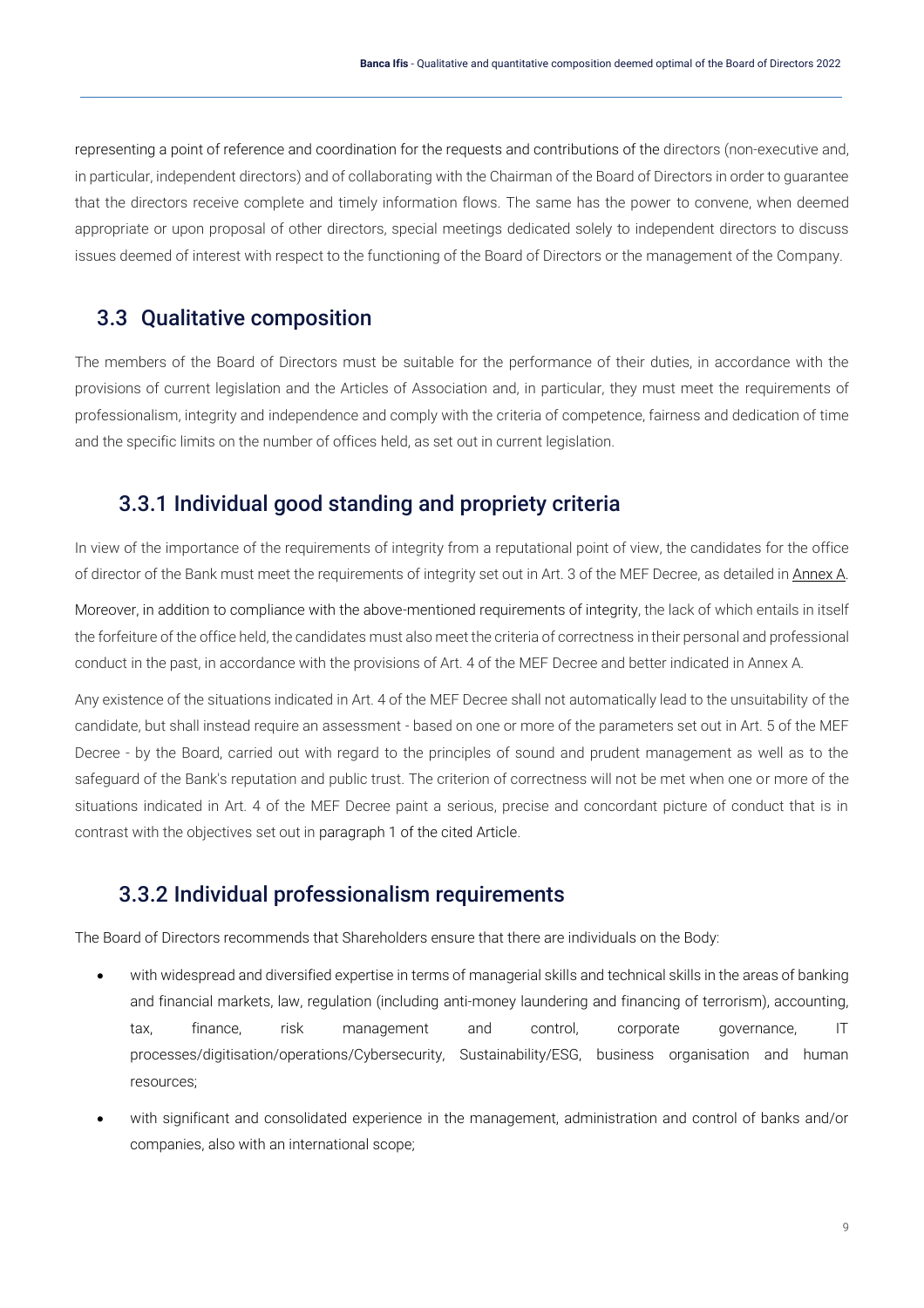with an adequate degree of diversification, also in terms of age, gender and geographical origin.

The theoretical knowledge and practical experience of the Directors must be appropriate with regard to the tasks inherent in the role covered by the representative and to any specific delegations or powers, including participation in Committees, as well as to the size and operational complexity of the Group. According to the applicable legislation and *inter alia* pursuant to Art. 7 of the MEF Decree, candidates for administrative and management positions must meet certain professional requirements depending on whether they hold executive or non-executive positions, which are detailed in Annex A.

In particular, executive officers are chosen among people who have exercised, for at least three years, also alternatively, the following functions:

- a) administration or control activities or management duties in the credit, financial, securities or insurance industry;
- b) administration or control activities or management tasks at listed companies or companies whose size and complexity are greater than or comparable with (in terms of turnover, nature and complexity of the organisation or of the activity carried out) that of the Bank at which the office is to be held;

The non-executive directors are chosen from among people who meet the requirements set out in the previous point or who have held the position for at least three years, also alternatively:

- a) professional activities relating to the credit, financial, securities and insurance sectors, or in any event those functional to the Bank's activities; the professional activity must be characterised by adequate levels of complexity, also with reference to the recipients of the services provided, and must be carried out on an ongoing basis and be significant in the above-mentioned sectors;
- b) university teaching activities, as first or second level lecturer, in legal or economic subjects or in other subjects that are in any case functional to the Bank's activities;
- c) managerial, executive or top management functions, howsoever called, in public bodies or public administrations related to the credit, financial, securities or insurance sector, provided that the entity in which the person held such functions is of a size and complexity comparable with that of the Bank.

Moreover, the Chairman of the Board of Directors (pursuant to Art. 7, paragraph 3 of the MEF Decree) is a non-executive member who has accrued at least two years' overall experience in addition to the above requirements.

The Chief Executive Officer is chosen from among persons with specific experience in the credit, financial, securities or insurance sectors, gained through administration or control activities or managerial duties for a period of no less than five years in the credit, financial, securities or insurance sector, or in listed companies or companies of a size and complexity comparable with those of Banca Ifis.

Pursuant to Art. 7 of the MEF Decree, for the purposes of meeting the above requirements, it will be necessary to take into account the experience gained during the twenty years prior to taking office is taken into account; experience gained in several functions at the same time is counted only for the period of time during which they were carried out, without accumulating it.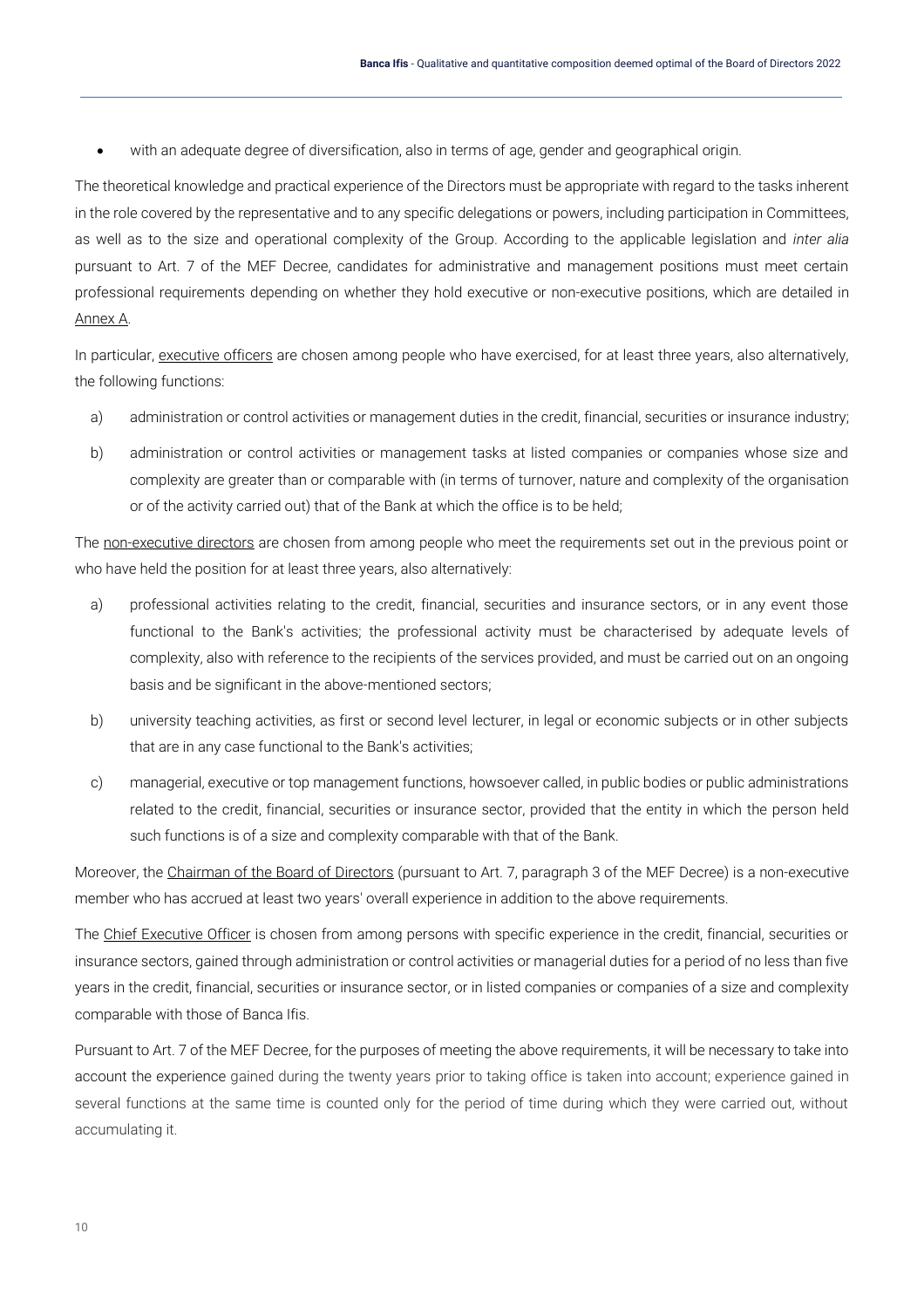## 3.3.3 Competence criteria

<span id="page-11-0"></span>In addition to the above-mentioned professionalism requirements, the candidates for the office of director of the Bank must meet the competence criteria set out in Art. 10 of the MEF Decree (see Annex A), aimed at proving their suitability to take on the office, taking into account the tasks inherent to the role covered and the dimensional and operational characteristics of the Bank.

Theoretical knowledge - acquired through studies and training - and practical experience, gained in the course of previous or current work activities, are taken into account for these purposes. In particular, pursuant to Art. 10, paragraph 2 of the MEF Decree:

- due consideration will be given to theoretical knowledge and practical experience possessed in more than one of the following areas:
	- 1. financial markets;
	- 2. regulation in the banking and finance industry;
	- 3. strategic planning and guidelines;
	- 4. organisational and corporate governance structures;
	- 5. risk management (identifying, assessing, monitoring, controlling and mitigating a bank's major types of risk, including the candidate's responsibilities in these processes);
	- 6. internal control systems and other operating mechanisms;
	- 7. banking and financial activities and products;
	- 8. accounting and financial reporting;
	- 9. information technology;
- it will be analysed whether the theoretical knowledge and practical experience listed under point a) is appropriate with respect to:
	- 1. the tasks inherent to the role covered by the representative and any specific delegations or powers, including participation in Committees;
	- 2. the characteristics of the Bank and of the Banking Group, in terms of, *inter alia*, size, complexity, type of activities carried out and related risks, reference markets, countries in which it operates.

Moreover, in order to ensure the overall suitability of the administrative body, also based on diversity criteria and the future challenges that the Bank will face, the outgoing Board, in light of the results of its Self-Assessment, recommends that the candidates for the Bank's new Board of Directors should express a balanced composition of experience, having also taken into account the following areas (in addition to those listed above):

- knowledge of digitisation, innovation, cyber security issues;
- expertise and knowledge in ESG/social and environmental sustainability;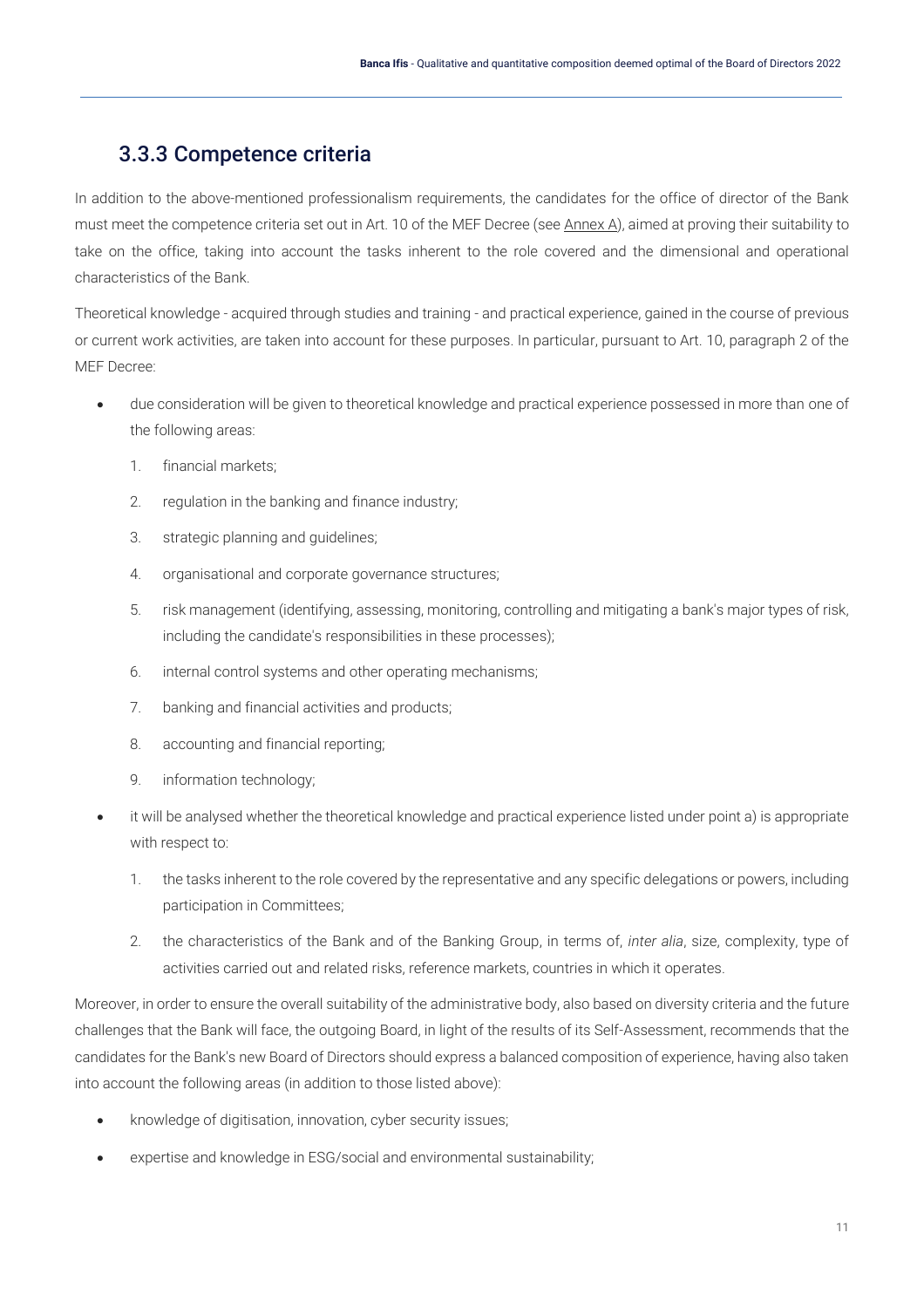- international experience;
- managerial skills.

Moreover, for the position of Chairman of the Board of Directors, the experience gained in the coordination, direction or management of human resources shall be assessed, so as to ensure an effective performance of his functions of coordination and direction of the works of the Board, of promotion of its proper functioning, also in terms of circulation of information, effectiveness of the comparison and stimulus to internal dialectics, as well as of adequate overall composition of the body.

Pursuant to Art. 10, paragraph 5 of the MEF Decree, the competence criterion is not met when the information acquired regarding theoretical knowledge and practical experience paint a serious, precise and concordant picture of the candidate's unsuitability for the position. In the event of specific, limited shortcomings, the Board of Directors may take steps to address them.

The Board - having stressed the aspect of the overall suitability of the Administrative Body pursuant to the provisions of Art. 11 of the MEF Decree concerning the collective composition of the body and, therefore, the importance that its members (executive and non-executive) are jointly able to take informed decisions - invites the Shareholders to submit lists containing candidates with skills that allow an optimal combination of profiles with the above-mentioned characteristics, so to foster the comparison and ensure the development of the internal dialectic, the efficient functioning and the overall suitability of the Board as well as of its sub-committees.

### <span id="page-12-0"></span>3.3.4 Personal characteristics

In addition to the above-mentioned professional requirements, the outgoing Board recommends that the selection of candidates should also take into due consideration the aptitude characteristics of candidates (termed "soft skills"). In this regard, in addition to the personal characteristics as indicated in the EBA/ESMA Guidelines, following specific reflections carried out during the course of its self-assessment in relation to soft skills and with a view to outlining the expected profile of the future director of Banca Ifis, the outgoing Board decided to give relevance and centrality to the characteristics indicated below:

- Ability to interact with Top Management;
- Authenticity and independence of thought;
- Ability to manage conflict constructively;
- Collaboration skills;
- Ability to integrate sustainability issues into strategic and business vision;
- Decision-making aptitude;
- Suitable availability of time and energy.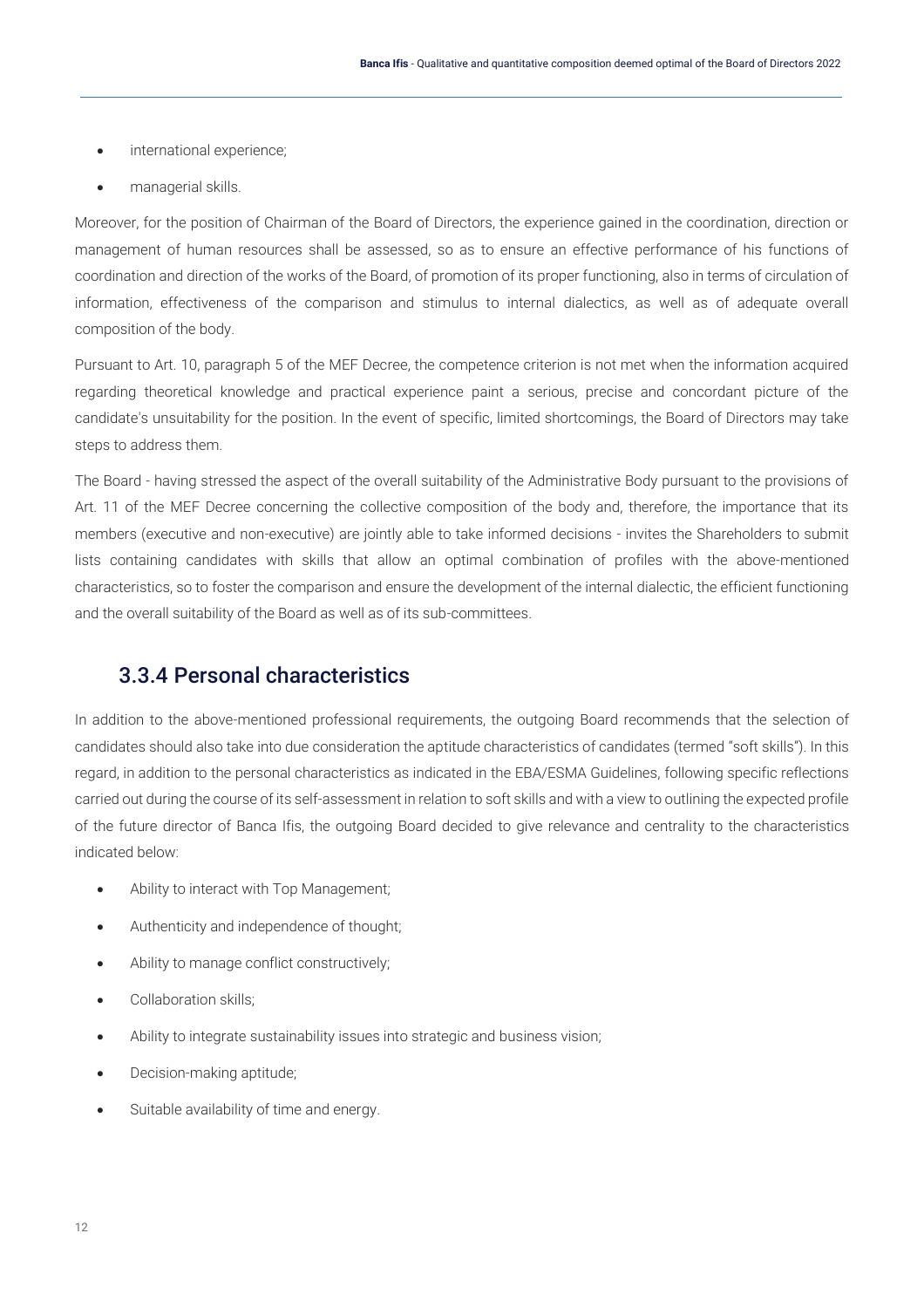## <span id="page-13-0"></span>3.3.5 Diversification and gender quotas

The outgoing Board is aware that an adequate degree of diversification in terms of age, gender, length of tenure and geographical origin favours a plurality of approaches and perspectives in the analysis of problems and in the taking of decisions, avoiding the risk of behaviours of mere alignment to prevailing positions, whether internal or external to the Bank.

In this context, the outgoing Board of Directors, in the light of the results of the 2021 self-assessment, particularly emphasises the importance of further promoting diversification in terms of skills and professionalism, training and experience, including managerial experience, within the Bank's future Board.

With particular regard to gender diversification, the legal and regulatory framework on gender diversification has undergone numerous updates over the last two financial years. In particular,

- the 2020 Budget Law (Article 1, paragraphs 302-305 of Law no. 160 of 2019), amended the criterion for the allocation of directors and members of the supervisory body, aimed at ensuring a balance between genders, providing that the less represented gender must obtain, as from the first renewal of the bodies after 1 January 2020, at least two-fifths of the directors (rounded up, where necessary, to the higher unit), instead of the quota of at least one-third (33%) provided for by the previous rules; and
- the Supervisory Provisions, as last updated, state that the number of members of the less represented gender, including those of unlisted banks, must be at least 33% of the members of the body (if this ratio is not a whole number, it is rounded down to the lower whole number if the first decimal place is equal to or less than 5; otherwise, it is rounded up to the higher whole number).

In this regard, the expiring Board of Directors recommends to the Shareholders to indicate a number of candidates belonging to the less represented gender at least equal to the current one (5 directors of the less represented gender, equal to 41% of the members, respectively).

The Board of Directors hopes for continuity in the positions of Chairman of the Board of Directors, to date held by the Bank's Founder, and Chief Executive Officer, appointed in 2021. With regard to the good practice indicated by the Bank of Italy, according to which the offices of Chairman of the Board of Directors, Chairman of the Board of Statutory Auditors and Chief Executive Officer should not be held by members of the same gender, it is recommended that this be adequately taken into account when submitting lists for the appointment of the Board of Directors and the Board of Statutory Auditors.

In this regard, it should be noted that the current Articles of Association of Banca Ifis establish that the standing auditor elected from the minority list is declared Chairman of the Board of Statutory Auditors.

#### <span id="page-13-1"></span>3.3.6 Independence requirements

The outgoing Board - having reminded that the Articles of Association provide for the presence of at least 1/4 of Directors qualified as independent - suggested to confirm 7 independent Directors, considering this number (higher than the minimum required by the Articles of Association and regulations) as optimal in order to ensure a high level of internal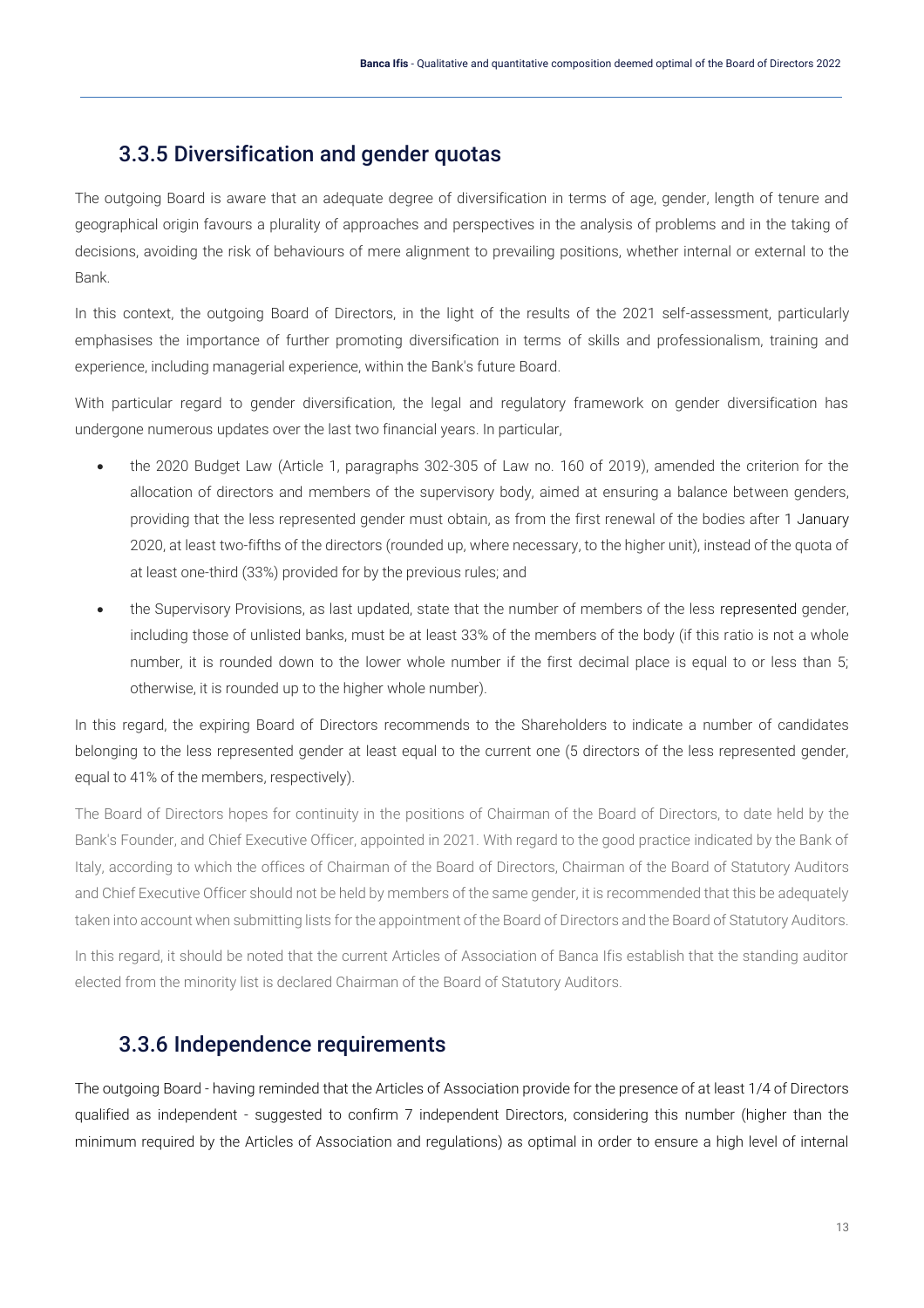dialectic within the Board and its sub-committees and a significant contribution to the decision-making process of the bodies.

With regard to the criteria for assessing independence, the requirements set out in the following provisions will be taken into account, as detailed in Annex A:

- Art. 13 of the MEF Decree
- Art. 148, paragraph 3 of the Consolidated Law on Finance, to which Art. 147-*quater* of the Consolidated Law on Finance refers (as interpreted, *inter alia*, in CONSOB Communication no. DEM/10046789 of 20 May 2010); and
- Corporate Governance Code (in light of, among other things, Recommendation no. 7 and the clarifications contained in the document "*Functional Q&A for the application of the Corporate Governance Code - 2020 edition*").

<span id="page-14-0"></span>At the beginning of its term of office, the Board of Directors defines the quantitative and qualitative criteria to assess the significance of the relevant cases in order to verify the compliance of its members with the independence requirements.

### 3.3.6.1 Independence of judgement

All candidates for the position of director are required to act, *inter alia*, pursuant to Art. 15 of the MEF Decree, with full independence of judgement and awareness of the duties and rights inherent in the position, in the interests of the sound and prudent management of the Bank and in compliance with the applicable *pro tempore* regulations in force, and shall be required to provide the information requested pursuant to Art. 15, paragraph 2, of the MEF Decree and the reasons why any relevant cases pursuant to this provision do not materially affect their autonomy of judgement. The cases relevant to the assessment of independence of judgement are indicated in Annex A.

#### <span id="page-14-1"></span>3.3.7 Availability of time and limits on accumulation of duties

Banca Ifis has recently updated its "Regulation on the accumulation of offices held by company representatives", incorporating the regulatory changes made following the publication of the MEF Decree and the issuing of the 35th update of the Supervisory Provisions.

This Regulation rules, *inter alia*, that the candidate accepts the position and retains the exercise of it to the extent that he believes he can devote the necessary time to the diligent performance of the relevant duties. The time required is estimated on the basis of qualitative-quantitative parameters such as, in particular:

- the number and type of offices held on the administrative and supervisory bodies of other companies, businesses or bodies;
- the commitment in terms of time and complexity required by the professional activities performed; and
- the commitment in terms of time and complexity required by the association positions held.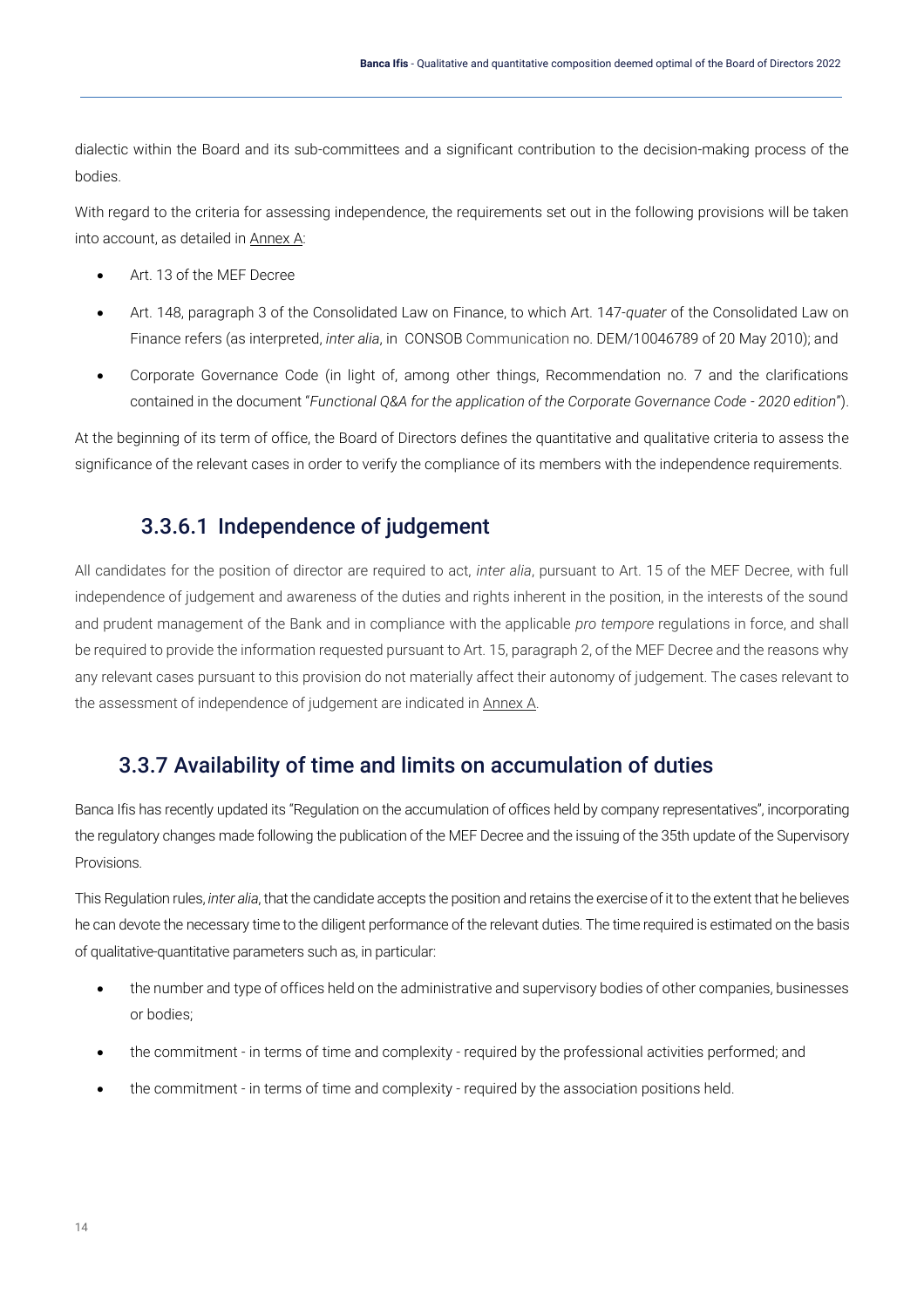## <span id="page-15-0"></span>Time availability

The Directors are required to dedicate adequate time to carrying out their duties, in compliance with the provisions of Art. 16 of the MEF Decree (see Annex A).

The adequate availability of time to devote to the performance of the office, in view of its nature, quality and complexity, is a fundamental requirement that candidate directors must ensure, also with regard to the activities deriving from their participation in the works of the Advisory Committees, if they are members of them. Consideration must also be given to the effort required to prepare for meetings, given the multiplicity of topics to be examined and the volume of supporting documentation. In addition, the commitment required to attend dedicated induction meetings, recurring training organised for the benefit of the Board as well as any off-site meetings must be kept in mind.

Clearly, in addition to having the necessary time, it is also necessary to take into account other assignments, commitments and work activities, without prejudice to the constraints provided for by the regulations on the limits to the accumulation of assignments.

In order to allow the Shareholders to assess the availability of time, to be requested from the candidates members of the Board of Directors and, to the latter, to be able to assess whether they are able to ensure preparation and participation in the meetings, the outgoing Board of Directors indicates below the number and the average duration of the meetings held during FY 2021:

| <b>Body</b>                        | <b>Number of meetings</b> | Average meeting duration |
|------------------------------------|---------------------------|--------------------------|
| <b>Board of Directors</b>          | 19                        | 3 hours, 15 minutes      |
| <b>Control and Risks Committee</b> | 21                        | 2 hours, 20 minutes      |
| <b>Appointments Committee</b>      | 12                        | 30 minutes               |
| <b>Remuneration Committee</b>      | 9                         | 1 hour, 40 minutes       |

Moreover, the outgoing Board of Directors - with the aim of ensuring the proper functioning of the Board and the contribution of each member to the internal dialectic of the Body - made an estimate - to be intended as a reference for the assessment of the minimum time necessary for an effective participation in the meetings - summarised in the following table:

| <b>Office</b>                             | Estimated time required for the<br>effective performance of the<br>assignment at Banca Ifis |
|-------------------------------------------|---------------------------------------------------------------------------------------------|
| <b>Chairman of the Board of Directors</b> | 80 days per year                                                                            |
| Deputy Chairman of the Board of Directors | 50 days per year                                                                            |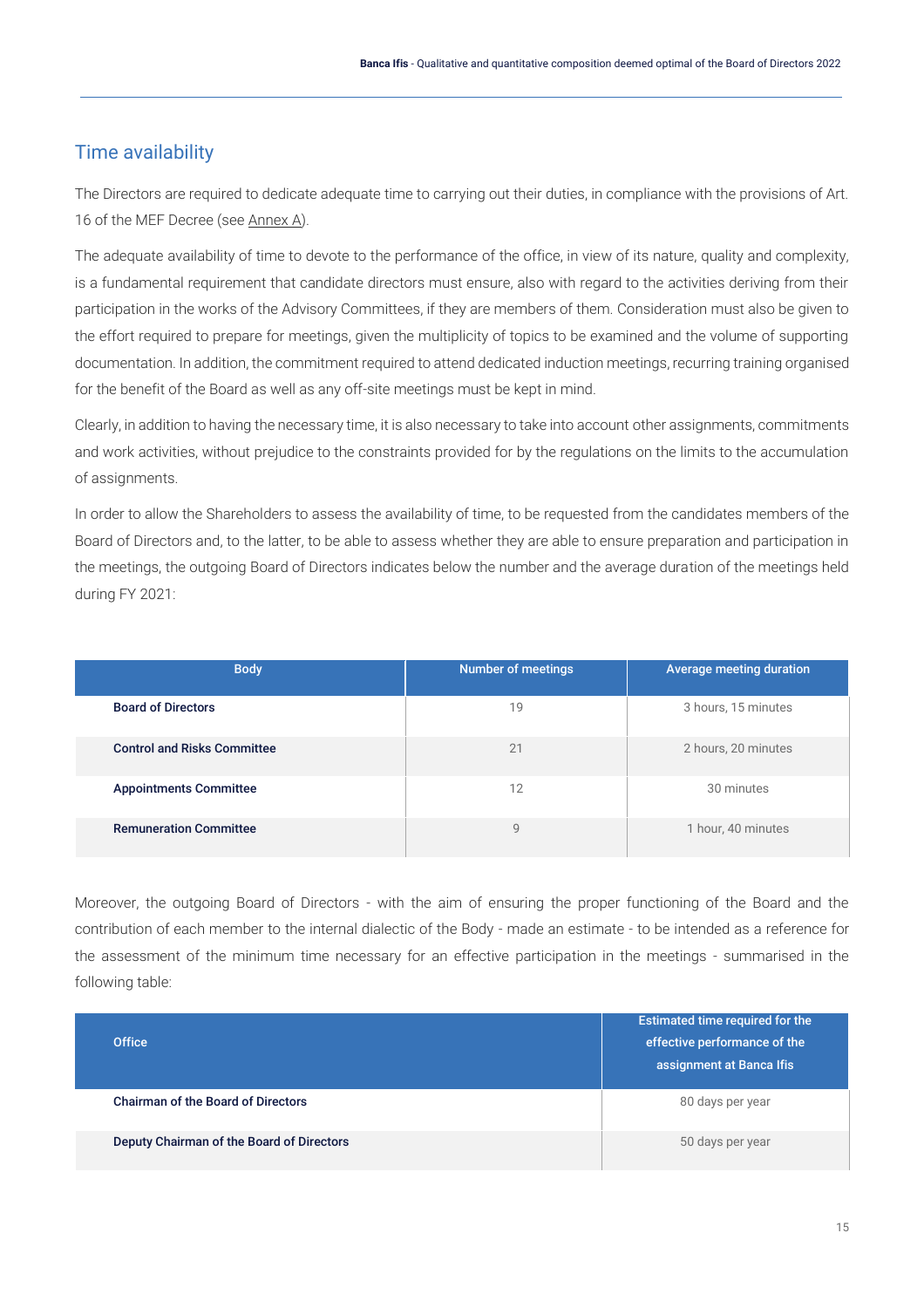| <b>Office</b>                                  | Estimated time required for the<br>effective performance of the<br>assignment at Banca Ifis |
|------------------------------------------------|---------------------------------------------------------------------------------------------|
| <b>Chairman of the Board of Directors</b>      | 80 days per year                                                                            |
| <b>CEO</b>                                     | full-time                                                                                   |
| Non-executive member of the Board of Directors | 30 days per year                                                                            |
| <b>Chairman of a Board Committee</b>           | 50% more than the members                                                                   |
| Member of the Appointments Committee           | 7 days per year                                                                             |
| Member of the Remuneration Committee           | 10 days per year                                                                            |
| Member of the Control and Risk Committee       | 30 days per year                                                                            |

#### <span id="page-16-0"></span>Limits to the accumulation of offices

In line with the provisions of Art. 17 of the MEF Decree (see Annex A), candidates for the position of director in Banca Ifis, a large bank or bank of operational complexity, may not hold a number of positions in banks or other commercial companies (i.e. companies whose purpose is one of the activities envisaged by Art. 2195 paragraph 1 of the Italian Civil Code) exceeding one of the following alternative combinations:

- 1 executive assignment and 2 non-executive assignments; or
- 4 non-executive assignments.

For the purposes of the above calculation, it should be noted that:

- the position held at the Bank must be included;
- exempt assignments and at small companies are not relevant;

"Exempt assignment" means:

- pursuant to the Regulation on Issuers: (a) appointments as liquidator taken on in the proceedings referred to in Book V, Title V, Chapter VIII of the Civil Code; and (b) appointments taken on following appointment by the legal or administrative authorities in the proceedings referred to in Article 2409, paragraph 4, of the Civil Code and in the respective procedures provided for by Royal Decree no. 267 of 16 March 1942 and by special laws, including those concerning public interest companies; and
- pursuant to the MEF Decree, assignments: (a) at companies or entities whose sole purpose is to manage the private interests of a candidate or a spouse who is not legally separated, a person bound by a civil union or *de facto* cohabitation, a relative or a relative-in-law up to the fourth degree and which do not require any kind of day-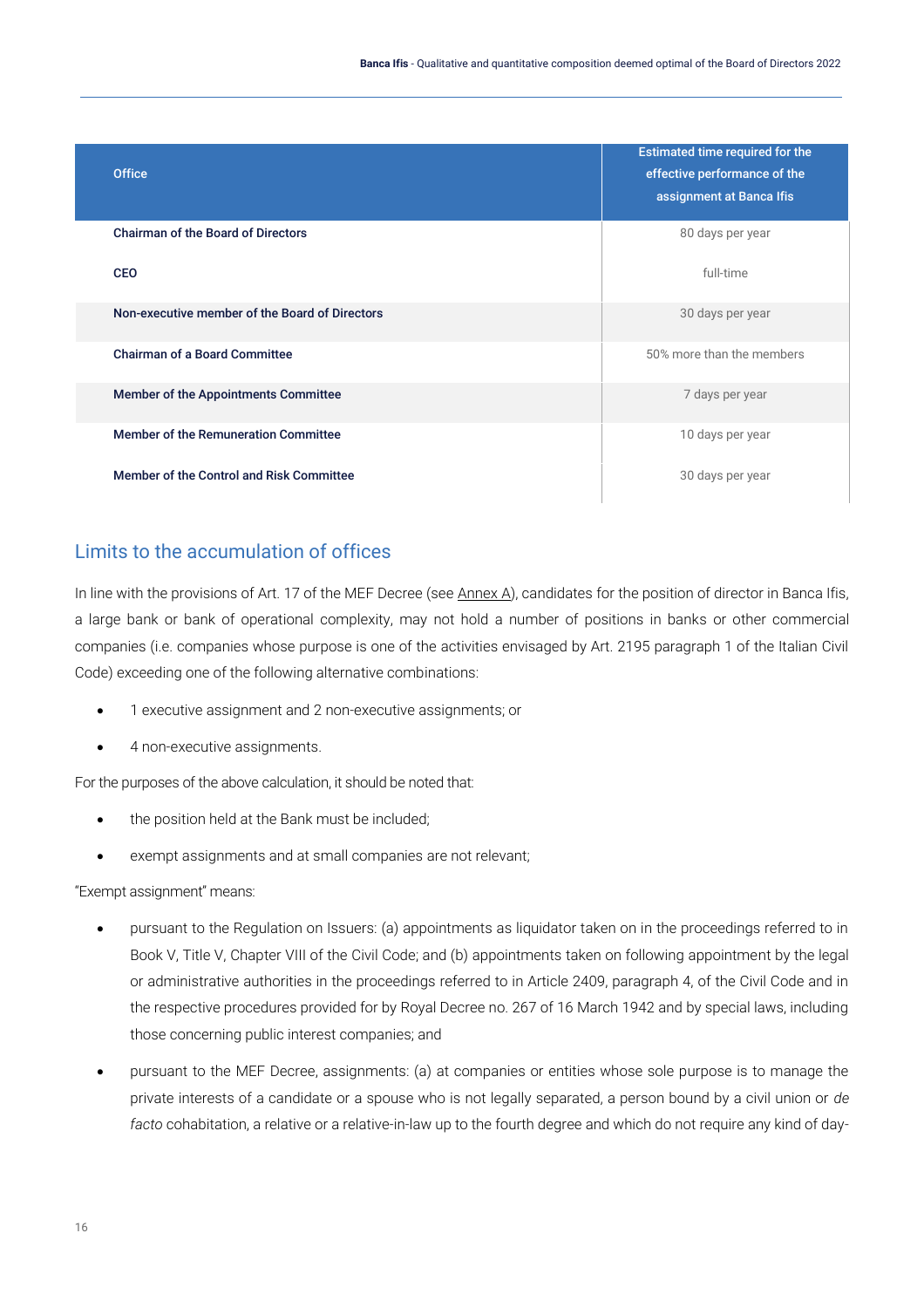to-day management by the candidate; (b) as a professional at professional partnerships; and (c) as an alternate auditor.

Pursuant to the Regulation on Issuers, the term "small company" means a joint-stock company, a limited partnership with a share capital or a limited liability company, other than issuers and public interest companies, which, also alternatively:

- employs an average of fewer than 250 staff during the year and does not exceed two of the limits set by Article 2435-*bis* of the Civil Code;
- carries out loan securitisation activities pursuant to Law no. 130 of 30 April 1999;
- is newly formed and has not yet approved its first annual financial statements;
- is subject to the dissolution and liquidation proceedings provided for in Book V, Title V, Chapter VIII of the Civil Code or to the judicial administration proceedings provided for in Art. 2409, paragraph 4, of the Civil Code or to the procedures provided for by Royal Decree no. 267 of 16 March 1942 and by special laws.

For the purposes of determining the number of positions held, the aggregation methods set out in Art. 18 of the MEF Decree are taken into account. The set of assignments counted as one is considered an executive assignment if at least one of the assignments held is executive; in other cases it is considered a non-executive assignment.

A candidate for election as a director shall provide the Board of Directors with an updated status of the administrative, managerial and supervisory positions held. The updated status of the above assignments includes timely references to:

- type of assignment;
- summary of activities required for the purpose of the assignment;
- the company, enterprise and/or body at which the assignment is carried out;
- time availability required/declared for the purpose of the assignment;
- duration of assignment;
- <span id="page-17-0"></span>any possibility/commitment to renew the assignment.

#### 3.3.8 Incompatibilities

Without prejudice to the above-mentioned limits, in addition to the causes of incompatibility, ineligibility and disqualification pursuant to the law, which may affect the candidature and/or the assumption/maintenance of the office - such as, for example, those set out in Art. 2382 of the Civil Code - the director candidates must also comply with the socalled prohibition of interlocking as provided for by Art. 36 of the Salva Italia Decree, also taking into account the "Criteria for the application of Art. 36 of the "Salva Italia" Decree Law, the "prohibition of interlocking")" published by the Bank of Italy, CONSOB and IVASS on 20 April 2012, as subsequently updated and supplemented.

The Board therefore recommends to the Shareholders to indicate candidates for whom the absence of causes of incompatibility provided for by the said regulation has been previously verified.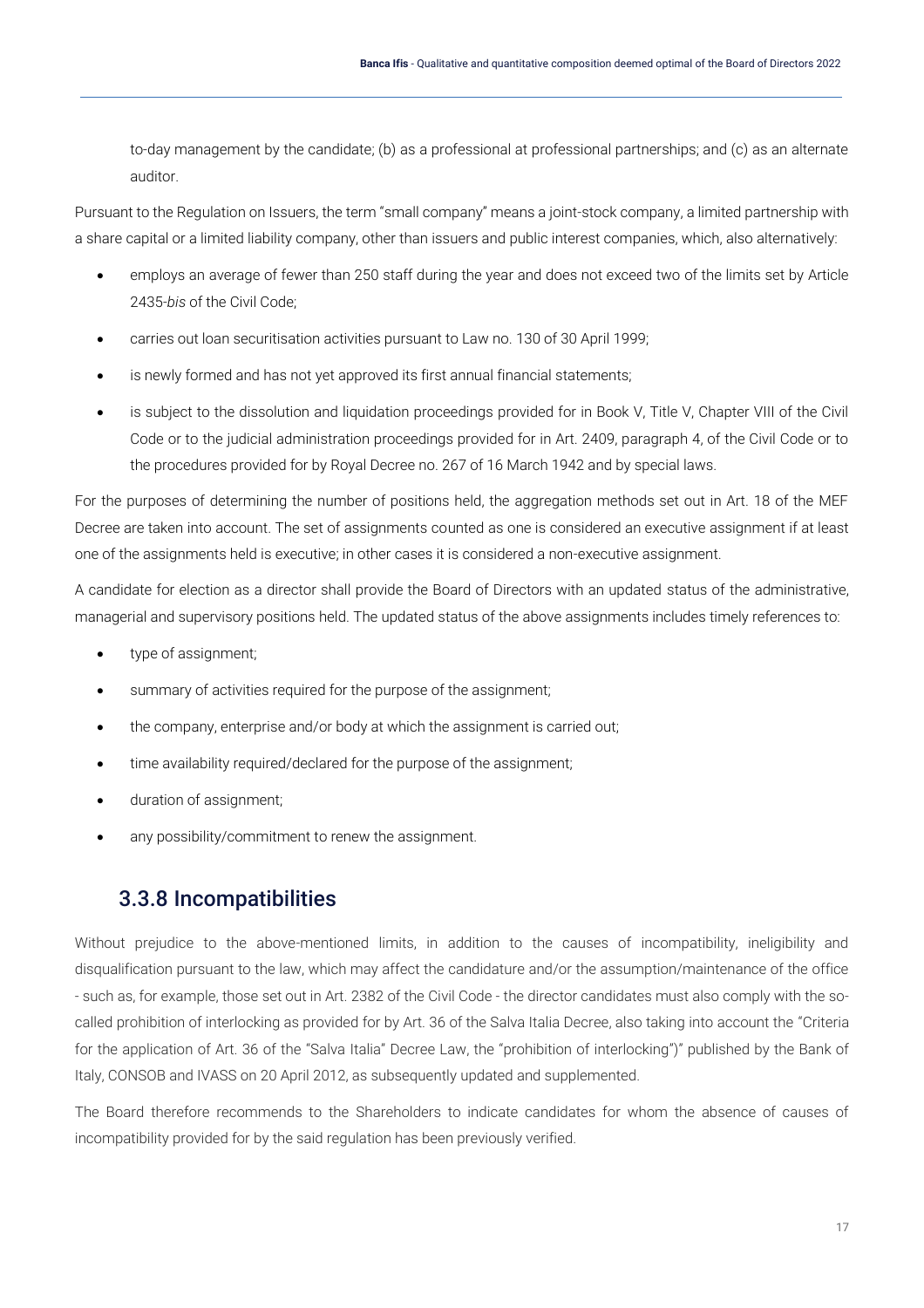# <span id="page-18-0"></span>Annex A

# <span id="page-18-1"></span>Individual requisites of integrity and correctness criteria (articles 3, 4 and 5 of the MEF Decree)

Positions may not be held by those who:

- a. have been legally disqualified or find themselves in any other of the situations envisaged by Article 2382 of the Civil Code;
- b. have been convicted in a final judgement:
	- (i) a prison sentence for a crime envisaged by the provisions on corporate and bankruptcy matters, banking, finance, insurance, payment services, anti-money laundering, intermediaries authorised to provide investment services and collective savings management, markets and centralised management of financial instruments, public savings appeals, issuers, as well as for one of the crimes envisaged by articles 270-*bis*, 270-*ter*, 270-*quater*, 270-*quater*.1, 270-*quinquies*, 270-*quinquies*.1, 270-*quinquies*.2, 270-*sexies*, 416, 416-*bis*, 416-*ter*, 418, 640 of the Italian Criminal Code;
	- (ii) to imprisonment for a term of not less than one year for a crime against the public administration, against public faith, against property, or in tax matters;
	- (iii) to imprisonment for a term of not less than two years for any non-negligent crime;
- c. have been subjected to preventive measures ordered by the legal authorities pursuant to Legislative Decree no. 159 of 6 September 2011, as subsequently amended and supplemented;
- d. at the time of taking office, are temporarily barred from holding management positions in legal entities and companies, or temporarily or permanently barred from carrying out administration, management and control functions pursuant to Article 144-*ter*, paragraph 3, of the Consolidated Law on Banking and Article 190-*bis*, paragraphs 3 and 3-*bis*, of the Consolidated Law on Finance, or in one of the situations referred to in Article 187 *quater* of the Consolidated Law on Finance.

Offices cannot be held by those who have been given a final sentence at the request of the parties or following an abbreviated judgement, any of the penalties envisaged:

- a. by paragraph 1, letter b), point 1 except in the case of extinction of the crime pursuant to Article 445, paragraph 2, of the Italian Code of Criminal Procedure;
- b. by paragraph 1, letter b), points 2 and 3, for the duration specified therein, except in the case of the extinction of the crime pursuant to Article 445, paragraph 2, of the Code of Criminal Procedure.

With reference to cases governed in whole or in part by foreign legislation, verification of the non-existence of the conditions provided for in paragraphs 1 and 2 is carried out on the basis of an assessment of substantial equivalence.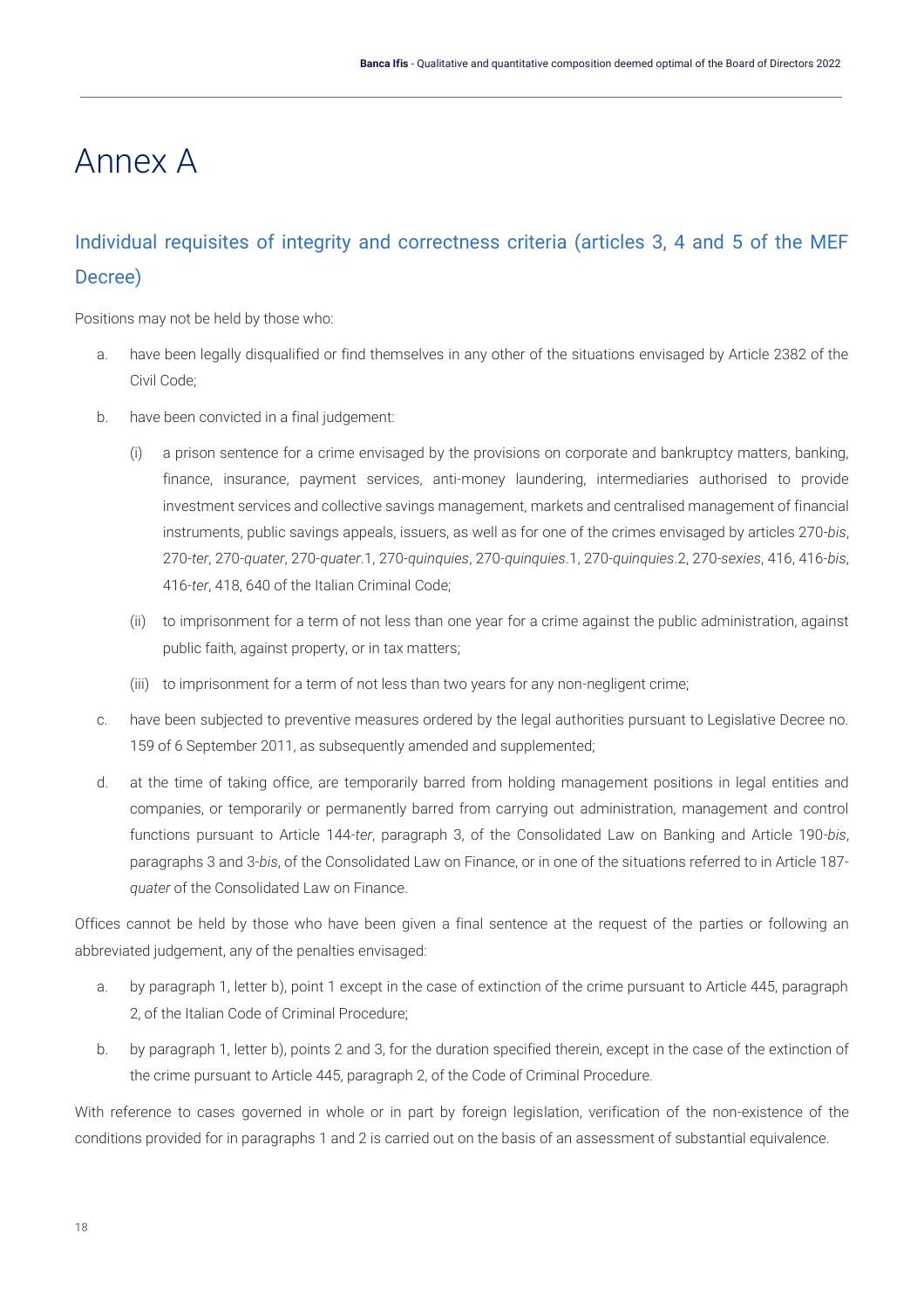With reference to paragraph 1, letters b) and c) and paragraph 2, the effects of rehabilitation and revocation of the sentence for abolition of the crime pursuant to Article 673, paragraph 1, of the Code of Criminal Procedure are not affected.

In addition to the requirements of integrity, the representatives meet criteria of fairness in past personal and professional conduct. The following are considered to this end:

- a. criminal convictions imposed with sentences (even if not final), sentences (even if not final) that apply the penalty upon request of the parties or following an abridged judgement, criminal decrees of conviction, even if not irrevocable, and personal precautionary measures related to a crime envisaged by the provisions on corporate and bankruptcy affairs, banking, finance insurance, payment services, usury, anti-money laundering, taxation, intermediaries authorised to provide investment services and collective savings management, markets and centralised management of financial instruments, public savings appeals, issuers, as well as for one of the crimes envisaged by articles 270-*bis*, 270-*ter*, 270-*quater*, 270-*quater*.1, 270-*quinquies*, 270-*quinquies*.1, 270 *quinquies*.2, 270-*sexies*, 416, 416-*bis*, 416-*ter*, 418, 640 of the Criminal Code;
- b. criminal convictions imposed with sentences, including non-final ones, sentences, including non-final, that result from plea bargaining or following an abbreviated judgement, criminal decrees of conviction, even if they have not become irrevocable, and personal precautionary measures relating to crimes other than those referred to in letter a); application, including on a provisional basis, of one of the prevention measures ordered by the legal authorities pursuant to Legislative Decree no. 159 of 6 September 2011;
- c. final rulings sentencing to compensation for damages for acts carried out in the performance of duties in subjects operating in the banking, financial, markets and securities, insurance and payment services sectors; final rulings sentencing to compensation for damages due to administrative-accounting responsibilities;
- d. administrative sanctions imposed on the candidate for violations of corporate, banking, financial, securities, insurance, anti-money laundering and market and payment instrument regulations;
- e. disqualification or interim measures ordered by the supervisory authorities or at their request; removal measures ordered pursuant to Articles 53-bis, paragraph 1, letter e), 67-*ter*, paragraph 1, letter e), 108, paragraph 3, letter d-*bis*), 114-*quinquies*, paragraph 3, letter d-*bis*), 114-*quaterdecies*, paragraph 3, letter d-*bis*), of the Consolidated Law on Banking, and Articles 7, paragraph 2-*bis*, and 12, paragraph 5-*ter*, of the Consolidated Law on Finance;
- f. carrying out duties in subjects operating in the banking, financial, securities markets, insurance and payment services sectors which have been subject to an administrative sanction, or a sanction pursuant to Legislative Decree no. 231 of 8 June 2001;
- g. performance of duties in companies that have been subject to extraordinary administration, resolution, bankruptcy or compulsory administrative liquidation procedures, collective removal of members of management and control bodies, withdrawal of authorisation pursuant to Article 113-*ter* of the Consolidated Law on Banking, cancellation pursuant to Article 112-*bis*, paragraph 4, letter b) of the Consolidated Law on Banking or similar procedures;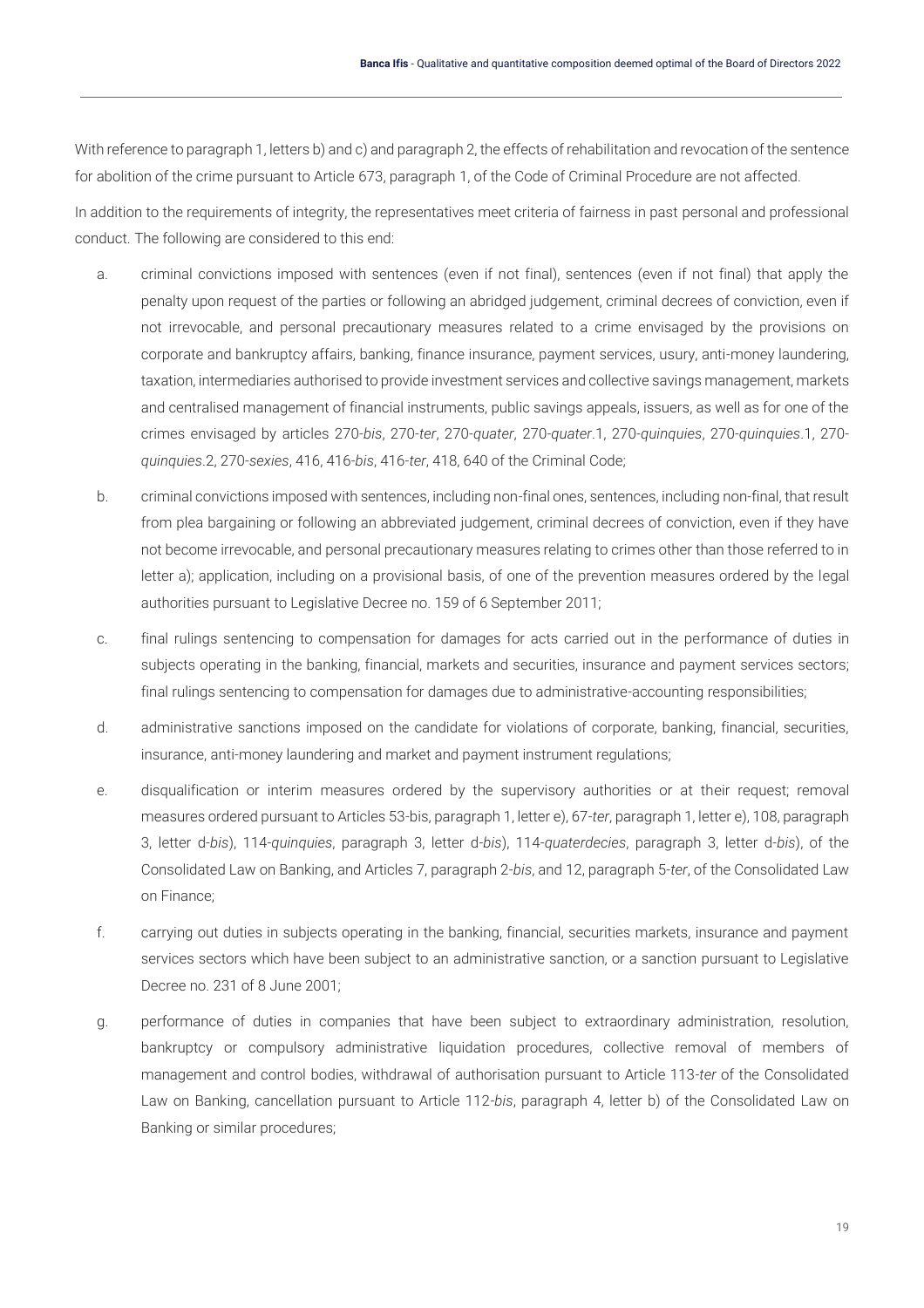- h. suspension or expulsion from professional bodies, cancellation (as a disciplinary measure) from professional lists and orders imposed by the competent authorities on the professional bodies themselves; measures of revocation for just cause from offices held in management, administration and control bodies; similar measures adopted by bodies entrusted by law with the management of lists and directories;
- i. a negative assessment by an administrative authority regarding the suitability of the candidate within the framework of authorisation procedures provided for by the provisions on corporate, banking, finance, securities, insurance and the rules on markets and payment services;
- j. l) ongoing investigations and criminal proceedings relating to the offences referred to in letters a) and b);
- k. negative information on the candidate contained in the Central Risk Register set up pursuant to Article 53 of the Consolidated Law on Banking; negative information means information relating to the candidate, even when not acting as a consumer, which is relevant for the purposes of fulfilling the obligations laid down in Article 125, paragraph 3, of the Consolidated Law.

With reference to cases governed in whole or in part by foreign laws, the verification of the existence of the situations described above is carried out on the basis of an assessment of substantial equivalence.

The occurrence of one or more of the situations indicated above does not automatically lead to the unsuitability of the candidate, but does require an assessment by the competent body. The assessment is conducted with regard to the principles of sound and prudent management as well as the safeguarding of the bank's reputation and public trust.

The evaluation shall be conducted based on one or more of the following parameters, where relevant:

- a. objective seriousness of the facts committed or contested, with particular regard to the extent of the damage caused to the protected legal asset, the damaging potential of the conduct or omission, the duration of the violation, any systemic consequences of the violation;
- b. frequency of behaviour, with particular regard to the repetition of behaviour of the same nature and the time lapse between them;
- c. stage of the administrative penalty appeal process;
- d. stage and degree of the criminal proceedings;
- e. type and amount of the sanction imposed, assessed according to criteria of proportionality, which take into account, among other things, the graduation of the sanction also on the basis of the bank's financial capacity;
- f. period of time between the occurrence of the relevant fact or conduct and the resolution of appointment. As a rule, events that occurred or conduct that took place no more than ten years before the appointment are taken into account; if the relevant fact or conduct took place more than ten years earlier, it should only be taken into account if particularly serious or, in any case, if there are particularly qualified reasons why the sound and prudent management of the bank could be affected;
- g. level of cooperation with the relevant body and the supervisory authority;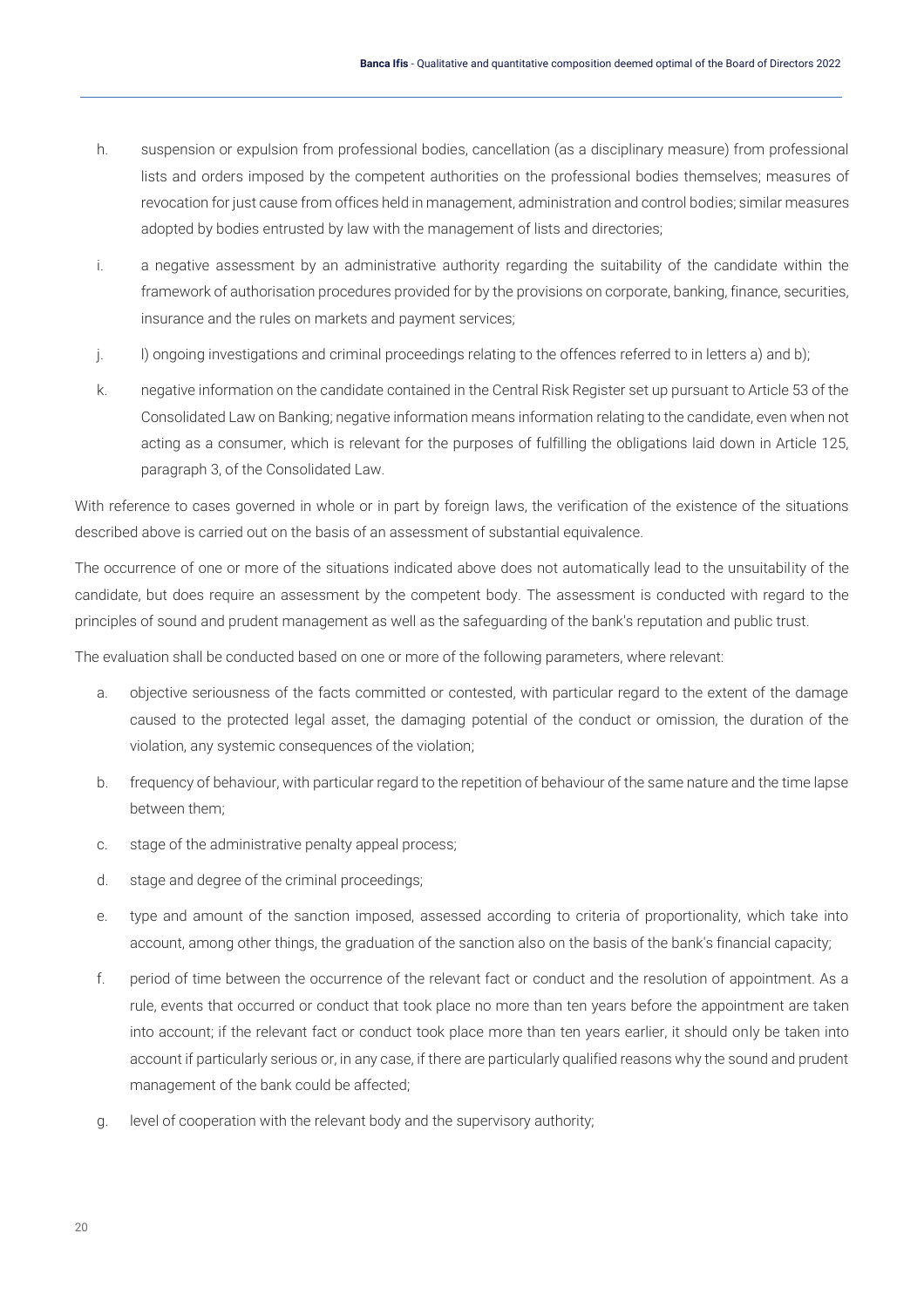- h. any remedial action taken by the party concerned to mitigate or eliminate the effects of the violation, even after the adoption of the conviction, penalty or otherwise of one of the measures referred to in Article 4, paragraph 2, of the MEF Decree;
- i. degree of responsibility of the subject in the violation, with particular regard to the effective power structure within the bank, company or entity at which the position is held, the conduct actually carried out, the duration of the position held;
- j. reasons for the measure taken by administrative bodies or authorities;
- k. relevance and connection of conduct, behaviour or facts to the banking, financial, securities, insurance, payment services sectors, as well as anti-money laundering and terrorist financing.

In the case referred to in Article 4, paragraph 2, letter f), of the MEF Decree, the sanction imposed is only taken into consideration if there are objective elements capable of proving the individual and specific contribution made by the subject in the commission of the sanctioned facts. In any case, penalties equal to the minimum amount are not taken into consideration.

The case provided for in Article 4, paragraph 2, letter g), of the MEF Decree, is relevant only if there are objective elements that can prove the individual and specific contribution made by the person to the facts that have determined the crisis of the company, taking into account, among other things, the duration of the period of performance of the functions of the person concerned at the company itself and the period of time that elapsed between the performance of the functions and the adoption of the measures mentioned in Article 4, paragraph 2, letter g), of the MEF Decree.

The criterion of fairness is not met when one or more of the situations indicated in Article 4 of the MEF Decree paint a serious, precise and concordant picture of conduct that conflicts with the objectives indicated in paragraph 1 of the same Article.

#### <span id="page-21-0"></span>Individual requirements of professionalism (Art. 7 of the MEF Decree)

Executive officers are chosen among people who have exercised, for at least three years, , also alternatively, the following functions:

- a. administration or control activities or management duties in the credit, financial, securities or insurance industry;
- b. administration or control activities or management tasks at listed companies or companies whose size and complexity are greater than or comparable with (in terms of turnover, nature and complexity of the organisation or of the activity carried out) that of the Bank at which the office is to be held.

The non-executive directors are chosen from among people who meet the requirements set out above or who have held the position for at least three years, also alternatively:

a. professional activities relating to the credit, financial, securities and insurance sectors, or in any event those functional to the bank's activities; the professional activity must be characterised by adequate levels of complexity, also with reference to the recipients of the services provided, and must be carried out on an ongoing basis and be significant in the above-mentioned sectors;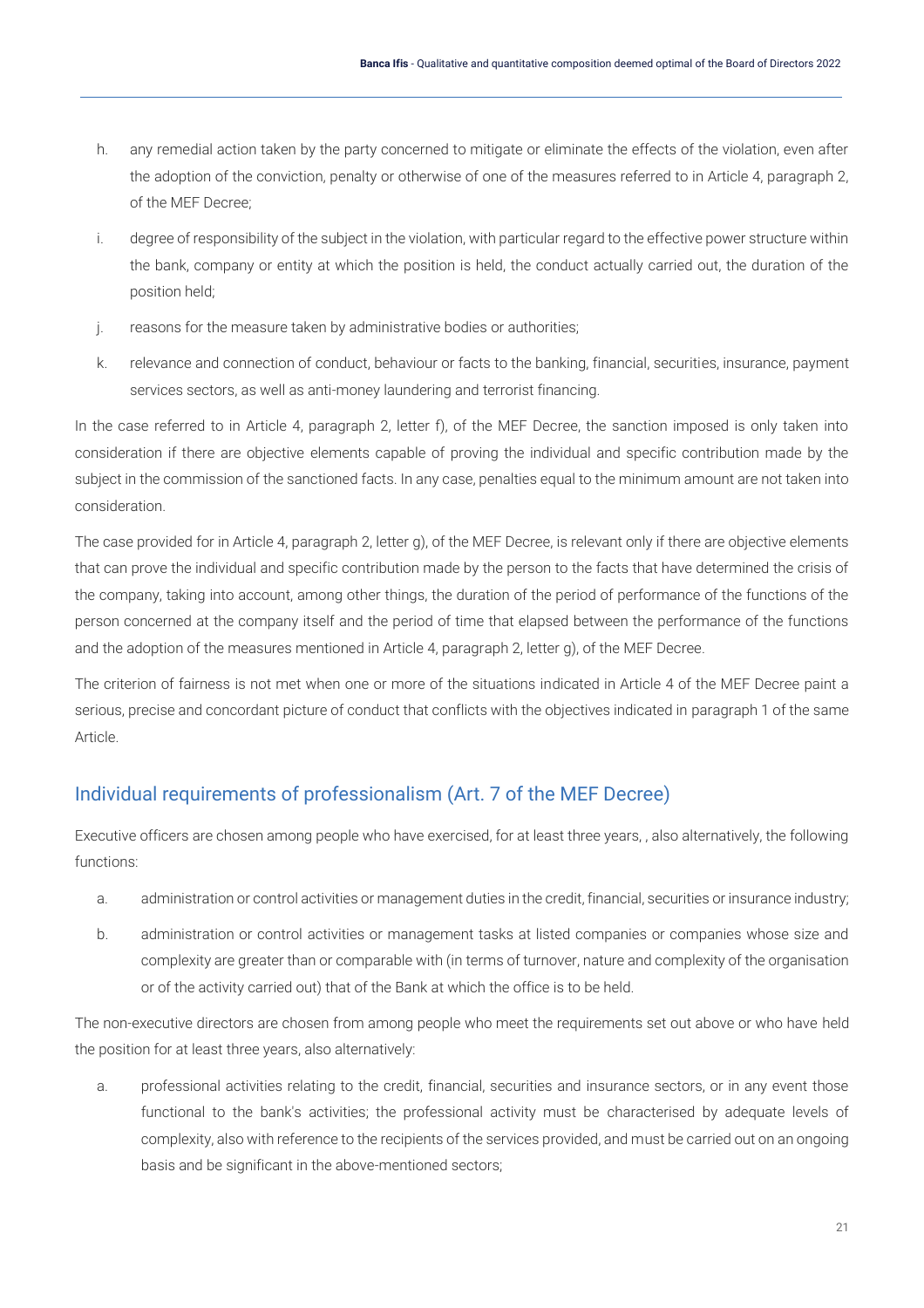- b. university teaching activities, as first or second level lecturer, in legal or economic subjects or in other subjects however functional to the activity of the credit, financial, securities or insurance sector;
- c. managerial, executive or top management functions, howsoever called, in public bodies or public administrations related to the credit, financial, securities or insurance sector, provided that the entity in which the person held such functions is of a size and complexity comparable with that of the bank at which the appointment is to be held.

The Chairman of the Board of Directors shall be a non-executive officer who has at least two years more total experience than the requirements now stated.

The Chief Executive Officer and the General Manager shall be chosen from among persons with specific experience in the field of credit, finance, securities or insurance, gained through administrative or supervisory activities or managerial duties for a period of no less than five years in the credit, finance, securities or insurance sector, or in listed companies or companies whose size and complexity are greater than or comparable with (in terms of turnover, nature and complexity of the organisation or activity carried out) to that of the bank at which the office is to be held. Similar requirements are necessary for positions involving the exercise of functions equivalent to that of general manager.

For the purposes of meeting the requirements set out in the preceding paragraphs, the experience gained during the twenty years prior to taking up the position is taken into account; experience gained at the same time in more than one function is counted only for the period of time in which they were carried out, without accumulating them.

#### <span id="page-22-0"></span>Competence criteria (Art. 10 of the MEF Decree)

In addition to the requirements of professionalism, the candidates shall meet competence criteria aimed at proving their suitability to take on the role, taking into account the tasks inherent to the role covered and the size and operational characteristics of the bank. Theoretical knowledge - acquired through studies and training - and practical experience, gained in the course of previous or current work activities, are taken into account for these purposes.

The criterion is evaluated by the appropriate body, which:

- a. considers theoretical knowledge and practical experience possessed in more than one of the following areas:
	- (i) financial markets;
	- (ii) regulation in the banking and finance industry;
	- (iii) strategic planning and guidelines;
	- (iv) organisational and corporate governance structures;
	- (v) risk management (identifying, assessing, monitoring, controlling and mitigating a bank's major types of risk, including the candidate's responsibilities in these processes);
	- (vi) internal control systems and other operating mechanisms;
	- (vii) banking and financial activities and products;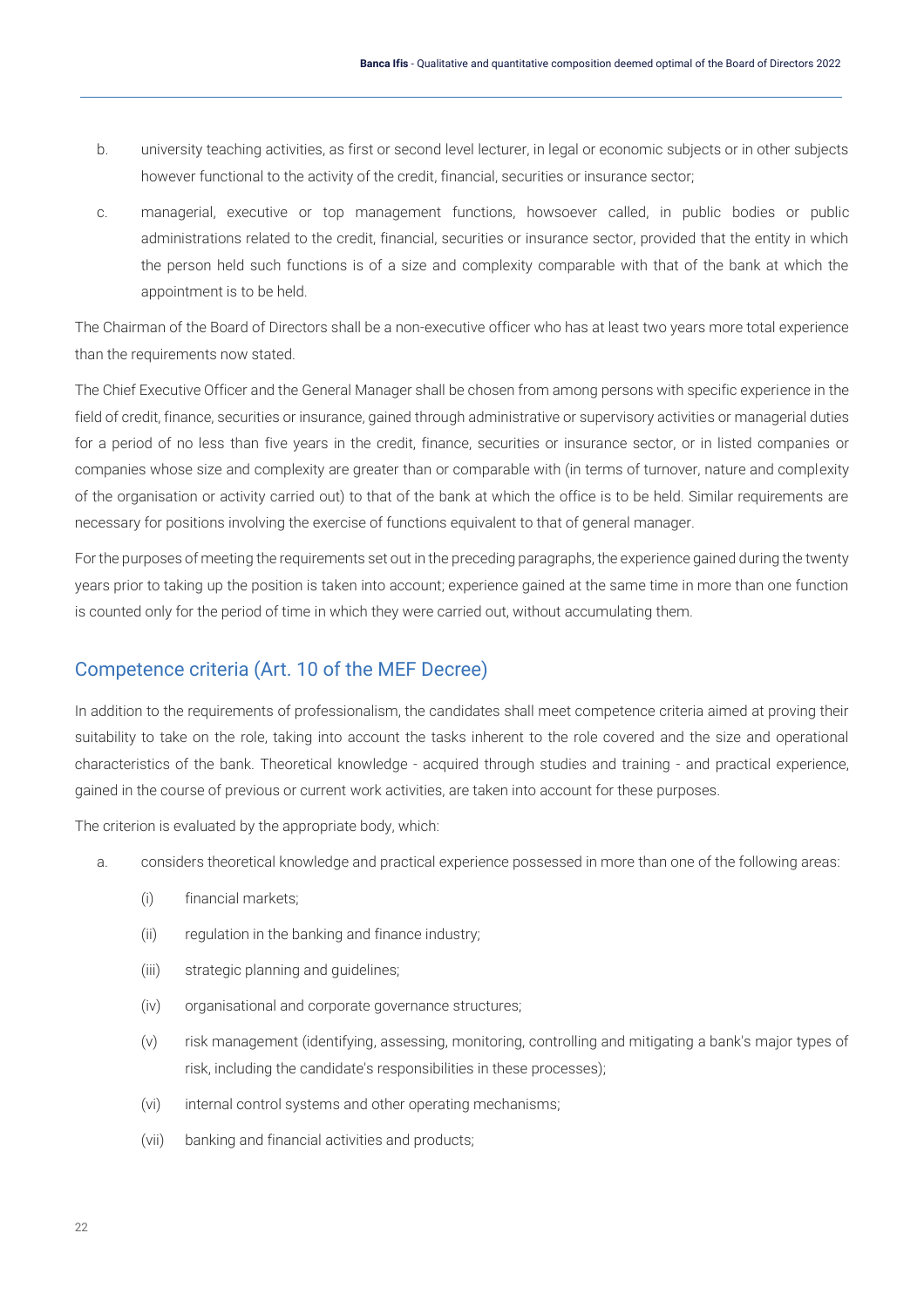- (viii) accounting and financial reporting;
- (ix) information technology;
- b. analyses whether the theoretical knowledge and practical experience listed under point a) is appropriate with respect to:
	- (i) the tasks inherent to the role covered by the representative and any specific delegations or powers, including participation in committees;
	- (ii) the characteristics of the bank and of the banking group to which it may belong, in terms of, *inter alia*, size, complexity, type of activities carried out and related risks, reference markets, countries in which it operates.

For the position of Chairman of the Board of Directors, the experience gained in the coordination, direction or management of human resources is also assessed, in order to ensure an effective performance of the functions of coordination and direction of the works of the Board, of promotion of its proper functioning, also in terms of circulation of information, effectiveness of the comparison and stimulus to internal dialectics, as well as adequate overall composition of the body.

The assessment provided for in this Article may be omitted for candidates in possession of the professionalism requirements, when they have accrued for a period at least equal to that provided for in the annex to the MEF Decree.

The competence criterion is not met when the information acquired regarding theoretical knowledge and practical experience paint a serious, precise and concordant picture of the candidate's unsuitability for the position. In the event of specific, limited shortcomings, the appropriate body may take steps to address them.

#### <span id="page-23-0"></span>Independence requirements

#### *Art. 13 of the MEF Decree*

When the presence on the Board of Directors of representatives who meet the independence requirements is required by law or regulations, a non-executive director who does not meet any of the following situations is considered independent:

- a. is the spouse (unless legally separated), person bound in a civil union or *de facto* cohabitation, a relative or relative-in-law up to the fourth degree:
	- (i) of the Chairman of the Board of Directors, the Management Board or the Supervisory Board, and executive officers of the bank;
	- (ii) of the heads of the bank's main business functions;
	- (iii) of persons in the conditions set forth in paragraphs b) to i);
- b. is a participant in the bank;
- c. holds, or has held in the last two years at a participant in the bank or its subsidiaries, the position of Chairman of the Board of Directors, the Management Board or the Supervisory Board, or has held, for more than nine years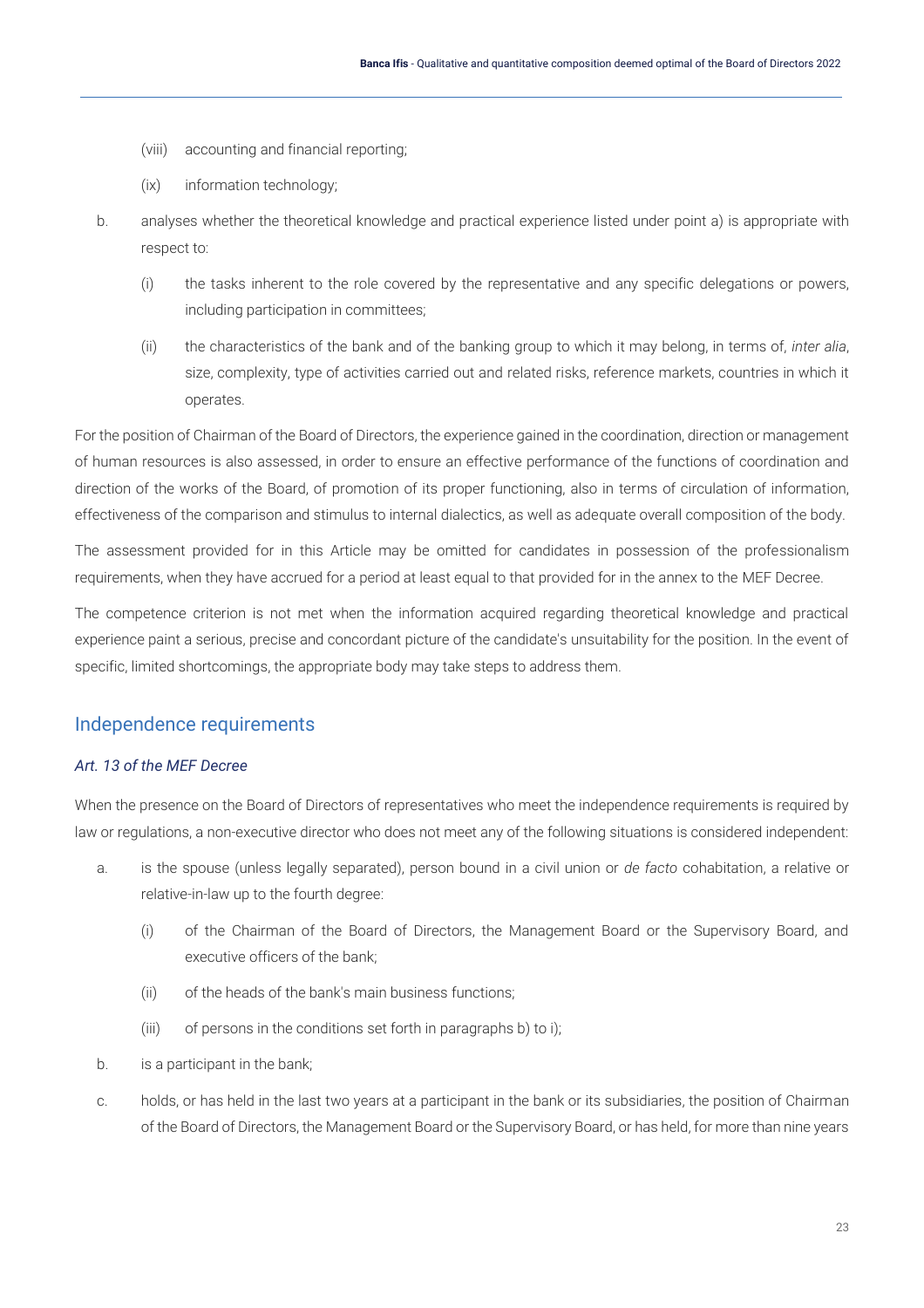in the last twelve years, the position of member of the Board of Directors, the Supervisory Board or the Management Board, as well as the executive position at a participant in the bank or its subsidiaries;

- d. has served as an executive officer in the bank for the past two years;
- e. holds the position of independent director in another bank belonging to the same banking group, except in the case of banks that are directly or indirectly wholly controlled by the same bank;
- f. has held positions as a member of the Board of Directors, the Supervisory Board, the Board of Management or the Management Board for more than nine of the last twelve years at the bank;
- g. is an executive officer in a company in which an executive officer of the bank holds the position of director or management;
- h. directly or indirectly entertains, or has entertained in the two years prior to taking office, self-employment or salaried work relationships or other relationships of a financial, asset or professional nature, even if not continuous, with the bank or its executive officers or its chairman, with companies controlled by the bank or its executive officers or their chairmen, or with a participant in the bank or its executive officers or its chairman, such as to compromise independence;
- i. holds or has held within the past two years one or more of the following positions:
	- (i) member of national and European Parliament, Government or European Commission;
	- (ii) regional, provincial or municipal councillor or councillor, chairman of a regional council, chairman of a province, mayor, chairman or member of a district council, chairman or member of the board of directors of consortia of local authorities, chairman or member of the boards or councils of unions of municipalities, board member or chairman of special companies or institutions pursuant to Article 114 of Legislative Decree no. 267 of 18 August 2000, mayor or councillor of metropolitan cities, chairman or member of the organs of mountain or island communities, when the overlapping or contiguity between the territorial area of reference of the body for which the posts are held and the territorial area of reference of the body for which the posts are held and the territorial structure of the bank or banking group to which it belongs is such as to compromise its independence.

With regard to offices held in non-corporate bodies, the provisions of the previous paragraphs shall apply to subjects who perform equivalent functions in the body to those indicated in the same paragraphs.

Failure to meet the requirements set out in this article shall entail forfeiture of the office of independent director. If, following the lapse of office, the remaining number of independent directors on the body is sufficient to ensure compliance with the corporate governance provisions for banks implementing the Consolidated Law on Banking or with other provisions of the law that establish a minimum number of independent directors, the director who does not meet the requirements set out in this article shall remain a non-independent director, unless otherwise provided for in the Articles of Association.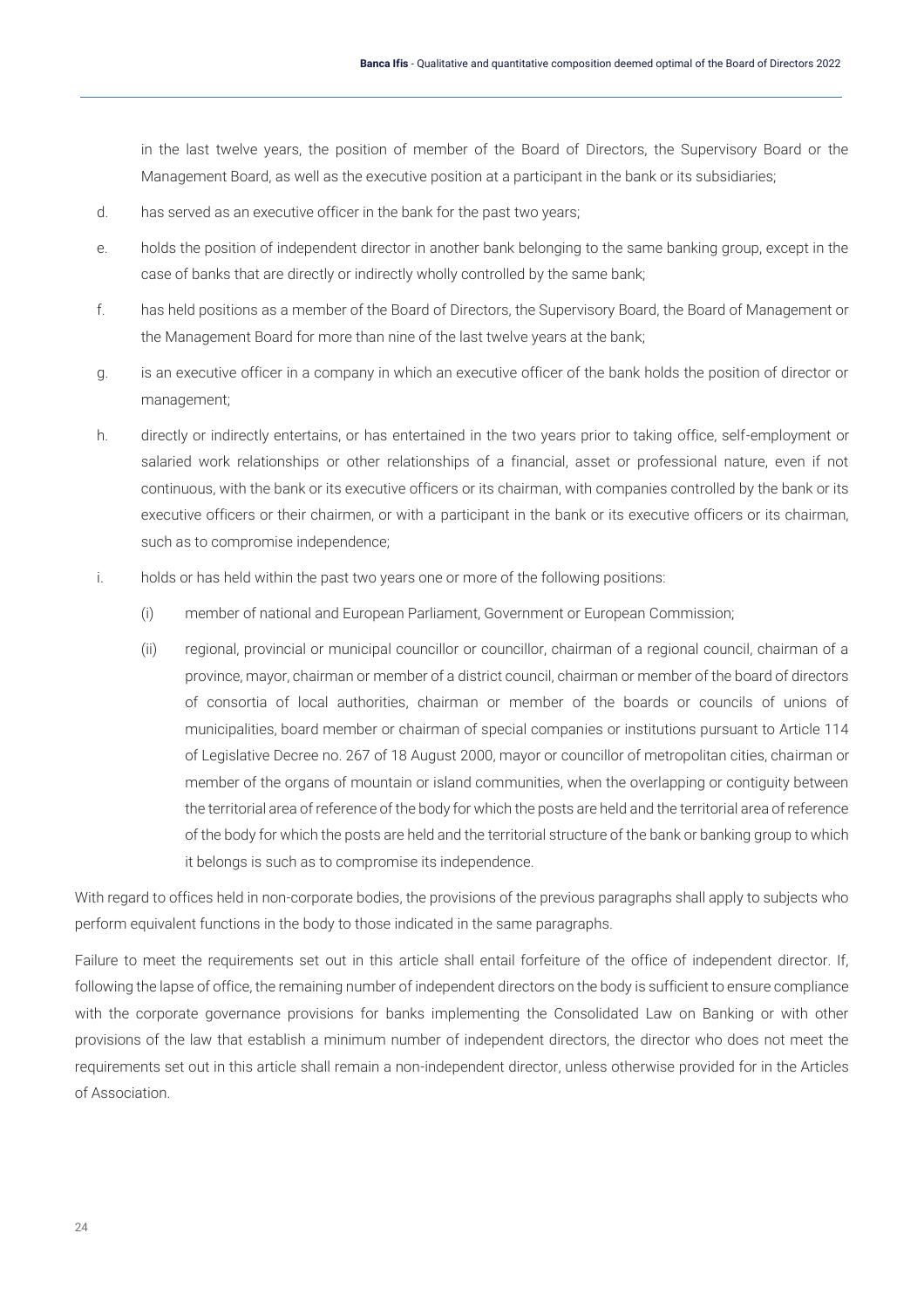#### *Art. 148, paragraph 3 of the Consolidated Law on Finance and CONSOB Communication no. DEM/10046789 of 20 May 2010*

Auditors may not be elected and, if elected, shall forfeit their office:

- a. those who find themselves in the conditions provided for by Article 2382 of the Civil Code;
- b. the spouse, relatives and in-laws up to the fourth degree of kinship of the directors of the company, the directors, spouse, relatives and in-laws up to the fourth degree of kinship of the directors of the companies controlled by it, of the companies controlling it and of those under common control;
- c. those who are linked to the company or to its subsidiaries or to the companies controlling it or to those subject to joint control, or to the company's directors and to the subjects described in letter b) by independent or subordinate contracts of employment or other financial or professional relationships that compromise their independence.

Considering that an independent director is characterised by his independence of judgement with respect to executive directors and by the absence of involvement in the management of the company, in applying to directors the requirements set out for auditors in letter b) of Art. 148, paragraph 3 of the Consolidated Law on Finance, CONSOB considers that the directors referred to in the said provision should be considered as executive directors.

More precisely, the Authority considers, in the light of the rationale of the regulations, that a person who holds the office of executive director in one of the companies of the group of the listed company (parent company, subsidiaries or companies under common control) cannot be qualified as an independent director of the listed company. By contrast, the fact that the independent director of the listed company acts as an independent director in other companies of the group would not compromise independence.

#### *Recommendation no. 7 of the Corporate Governance Code and Q.Rec.7(1), (2) and (3) of the "Functional Q&A for the Application of the Corporate Governance Code - 2020 Edition"*

Circumstances that compromise, or appear to compromise, a director's independence include at least the following:

- a. if a significant shareholder of the company;
- b. if he is, or has been in the previous three financial years, an executive director or employee:
	- (i) of the company, a strategically important subsidiary of the company or a company under common control;
	- (ii) of a significant shareholder of the company;
- c. if, directly or indirectly (for example, through subsidiaries or companies of which he is an executive director, or as a partner in a professional firm or consultancy), he has, or has had in the preceding three financial years, a significant commercial, financial or professional relationship:
	- (i) with the company or its subsidiaries, or its executive directors or top management;
	- (ii) with a party who, also together with others through a shareholders' agreement, controls the company;
	- (iii) or, if the parent company is a corporation or institution, with its executive officers or top management;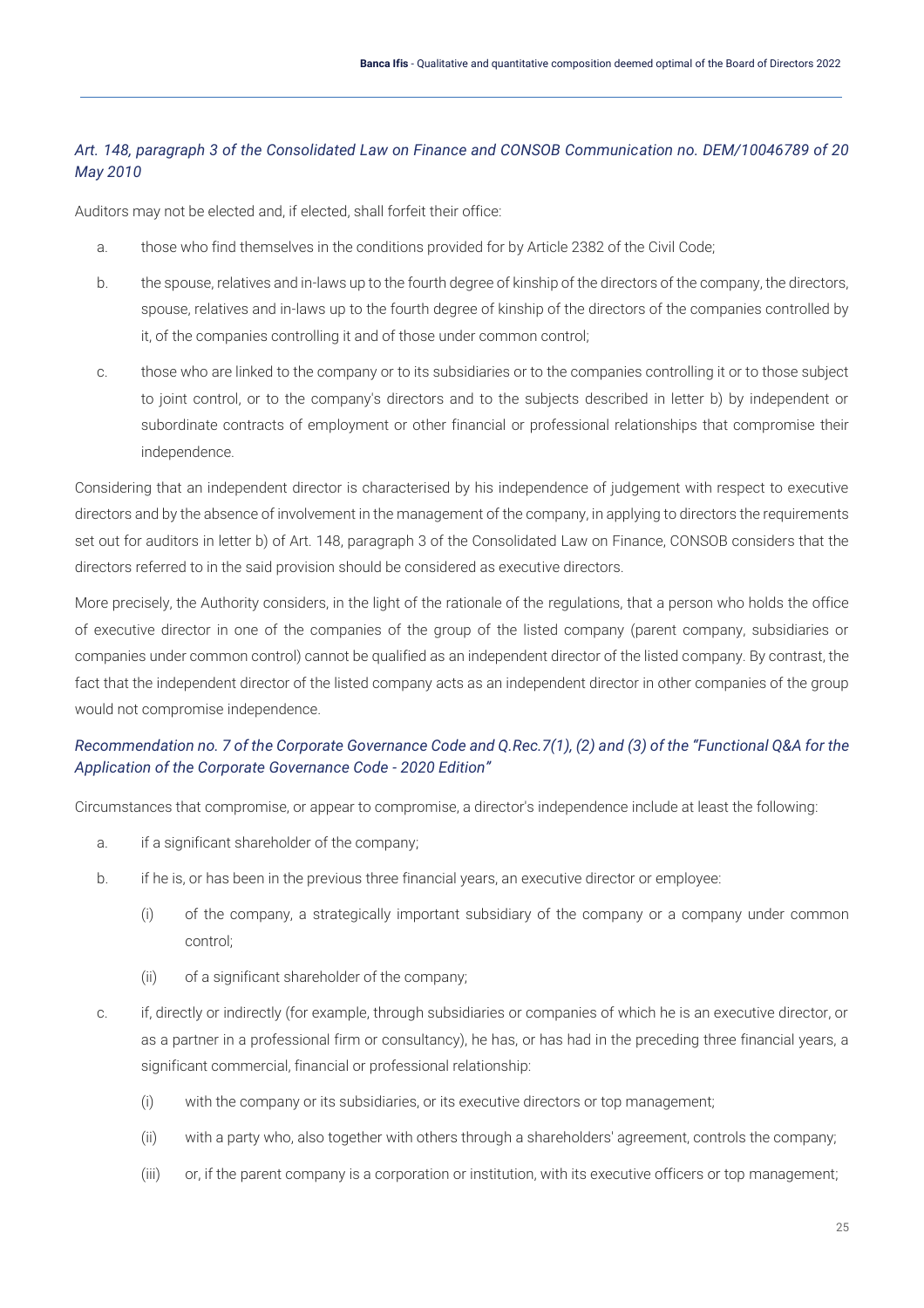- d. if he receives, or has received in the previous three financial years, from the company, one of its subsidiaries or the parent company, significant additional remuneration compared to the fixed remuneration for the office and the remuneration for participation in the committees recommended by the Code or provided for by the regulations in force;
- e. if he has been a director of the company for more than nine financial years, including non-consecutive ones, in the last twelve financial years;
- f. if serving as an executive director of another company in which an executive director of the company serves as a director;
- g. if a partner or director of a company or an entity belonging to the network of the company entrusted with the statutory audit of the company;
- h. if a close family member of a person who is in one of the situations referred to in the previous points.

The administrative body shall predefine, at least at the beginning of its term of office, the quantitative and qualitative criteria for assessing the significance referred to in points c) and d) above. In the case of a director who is also a partner in a professional firm or consulting firm, the board assesses the significance of any professional relationships that may affect his position and role in the firm or consulting firm, or that otherwise relate to significant transactions of the firm and its group, even if independent of quantitative parameters.

The chairman of the administrative body may be assessed as independent where none of the above circumstances apply. If the chairman assessed as independent participates in committees recommended by the Corporate Governance Code, a majority of the committee members shall be other independent directors. The Chairman who is assessed as independent does not chair the Remuneration Committee or the Control and Risk Committee.

The Corporate Governance Code expressly excludes from the amount of "significant additional remuneration" that could impair an individual director's independence the "fixed compensation for office" and "compensation for participation in committees recommended by the Code."

"Fixed compensation for office" means:

- a. remuneration determined by the shareholders' meeting for all directors or determined by the board of directors for all non-executive directors within the total amount approved by the shareholders' meeting for the entire board of directors;
- b. any remuneration attributed by reason of the particular office held by the individual non-executive director within the Board of Directors (Chairman, Deputy Chairman, LID), defined according to the best practices provided for by Recommendation 25 (i.e. taking into account the remuneration practices widespread in the reference sectors and for companies of similar size, also considering comparable foreign experiences).

On the contrary, the remuneration received by the director of the company adhering to the Code for duties in the parent company or in the subsidiary is considered as "additional remuneration" and is therefore assessed in its "significance" for the purposes of recommendation 7, letter d).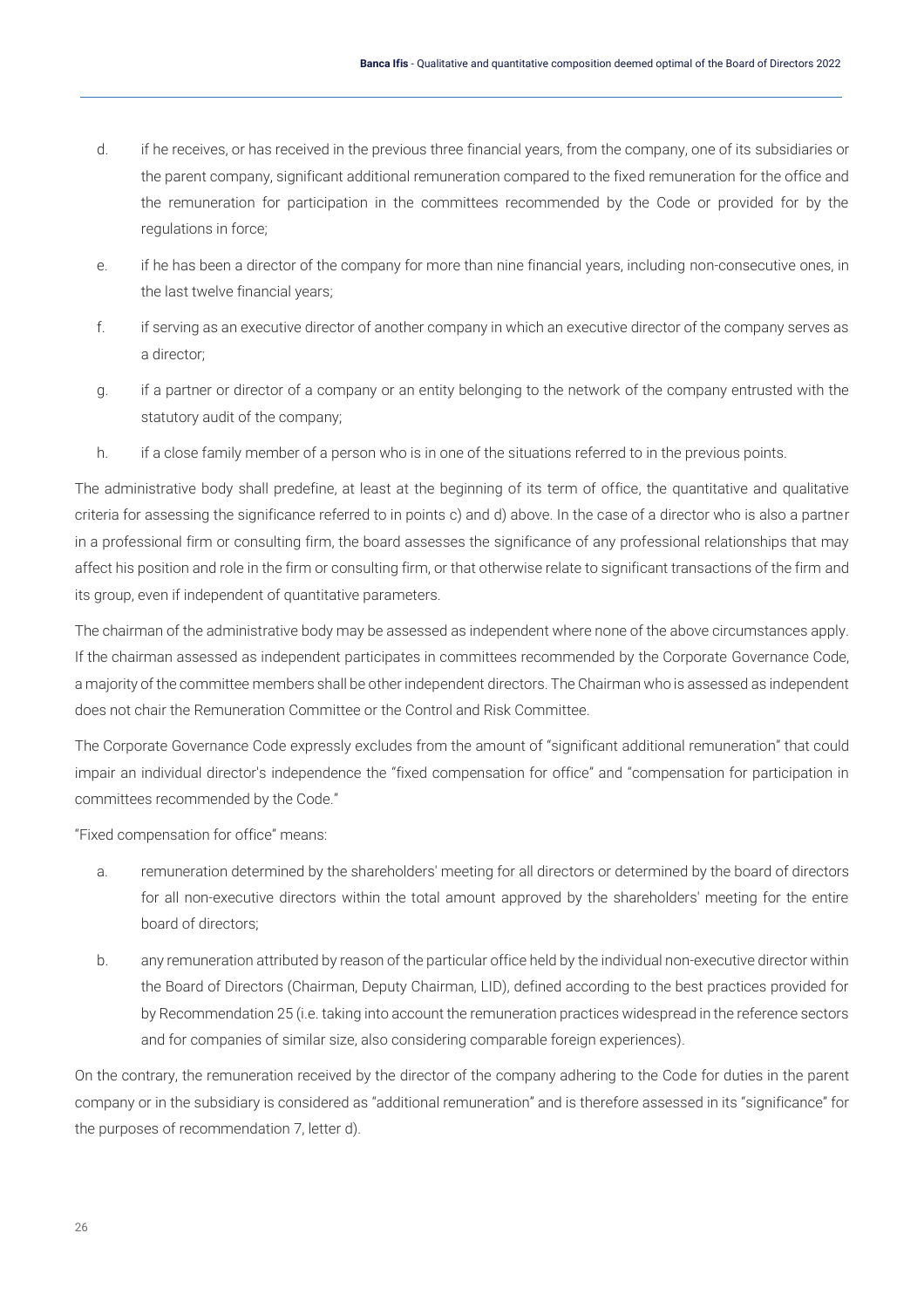"Compensation for participation in committees recommended by the Code" means the compensation that an individual director receives by reason of his participation in endowed committees having functional responsibilities for the implementation of the Code, including any committee established pursuant to Recommendation 1, letter a), provided that it is not an executive committee. As expressly envisaged by the Code, remuneration for participation in the committees (or bodies) envisaged by current legislation, excluding the Executive Committee if any, is also assimilated to "committees recommended by the Code".

The Corporate Governance Code does not define the scope of individuals who are considered "close family members" for purposes of assessing an individual director's independence. For the purposes of assessing independence, their identification is therefore left to the appreciation of the Board of Directors.

Based on a mere illustrative and non-exhaustive list, "close family members" are commonly understood to include parents, children, spouses who are not legally separated, and domestic partners.

The quantitative and qualitative criteria have a general and abstract scope and are promptly defined by the Board of Directors before their actual application and, therefore, before the actual assessment of the independence of each individual director.

#### <span id="page-27-0"></span>Requirements of independence of judgement (Art. 15 of the MEF Decree)

All officers shall act with full independence of judgement and awareness of the duties and rights inherent in their office, in the interest of sound and prudent management of the bank and in compliance with the law and any other applicable regulations.

All candidates shall inform the competent body of the situations referred to in Article 13, paragraph 1, letters a), b), c), h) and i), of the MEF Decree and the reasons why, in their opinion, those situations do not materially affect their independence of judgement.

The competent body shall assess the independence of judgement of the candidate in the light of the information and reasons provided by the latter and shall verify whether the safeguards envisaged by legal and regulatory provisions, as well as any additional organisational or procedural measures adopted by the bank or by the candidate, are effective in counteracting the risk that the situations referred to in paragraph 2 may affect the independence of judgement of the candidate or the decisions of the body. The following Articles are particularly relevant: 2391 and 2391-bis of the Civil Code and related implementing provisions; Chapter IX of Title V of Book V of the Civil Code; 53, paragraphs 4 and 4-*quater*, and 136 of the Consolidated Law on Banking and related implementing provisions; 6, paragraph 2-*novies*, of the Consolidated Law on Finance; 36 of the Salva Italia Decree.

If existing safeguards are not deemed sufficient, the appropriate body may:

- a. identify additional, more effective ones;
- b. modify the specific tasks and roles assigned to the representative, including any delegated powers, in a manner consistent with the objective indicated in paragraph 1.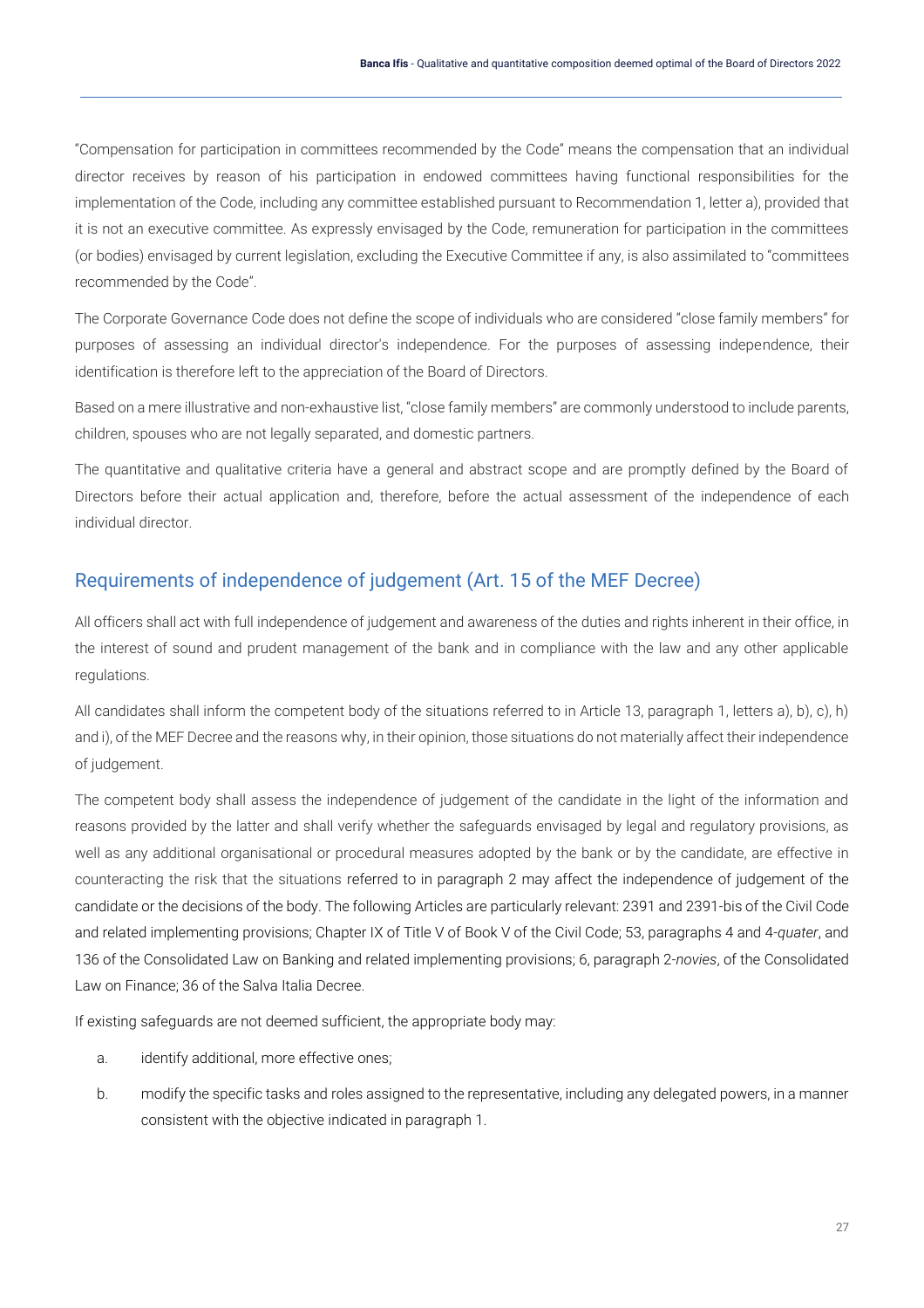If the measures indicated in this paragraph are not adopted or are insufficient to eliminate the shortcomings found, the competent body shall declare the candidate's disqualification pursuant to Article 23 of the Corporate Governance Code.

The competent body shall verify the effectiveness of the controls and measures adopted to preserve the independence of judgement of the representative, also in the light of the conduct actually adopted by the latter in the performance of his duties.

#### <span id="page-28-0"></span>Availability of time to carry out assignments (Art. 16 of the MEF Decree)

Each officer shall devote adequate time to the performance of the assignment. At the time of appointment and promptly in the event of facts occurring, he shall inform the competent body of the positions held in other companies, enterprises or bodies, the other work and professional activities carried out and the other situations or facts pertaining to the professional sphere capable of affecting his time availability, specifying the time that these positions, activities, facts or situations require.

The bank ensures that the candidate is aware of the time it has estimated as necessary for the effective performance of the assignment.

On the basis of the information obtained, the competent body assesses whether the time that each candidate can devote is suitable for the effective performance of the assignment.

If the candidate declares in writing that he can devote at least as much time to the assignment as the bank estimates necessary, the assessment may be omitted provided that all of the following conditions are met:

- a. the offices held by the representative do not exceed the limits set out in Article 17 of the MEF Decree;
- b. condition a) is met without benefiting from the provisions set out in Articles 18 and 19 of the MEF Decree;
- c. the candidate does not hold the position of CEO or General Manager nor is he chairman of a body or committee.

The competent body verifies the appropriateness of the time actually dedicated by the representatives, also in the light of their presence at the meetings of the bodies or committees.

If the availability of time is insufficient, the competent body shall ask the candidate to renounce one or more assignments or activities or to make specific commitments suitable for increasing his availability of time, or shall take measures including the revocation of proxies or specific tasks or the exclusion of the candidate from committees. Compliance with the candidate's commitments is verified. The assessment relating to the availability of time does not have independent importance for the purposes of pronouncing the candidate's disqualification, but contributes to the assessment of the candidate's suitability pursuant to Article 23 of the MEF Decree.

#### <span id="page-28-1"></span>Limits to the accumulation of assignments (Articles 17, 18 and 19 of the MEF Decree)

Except as provided in Article 19 of the MEF Decree, each member of large banks or banks of operational complexity may not hold a total number of positions in banks or other commercial companies that exceeds one of the following alternative combinations: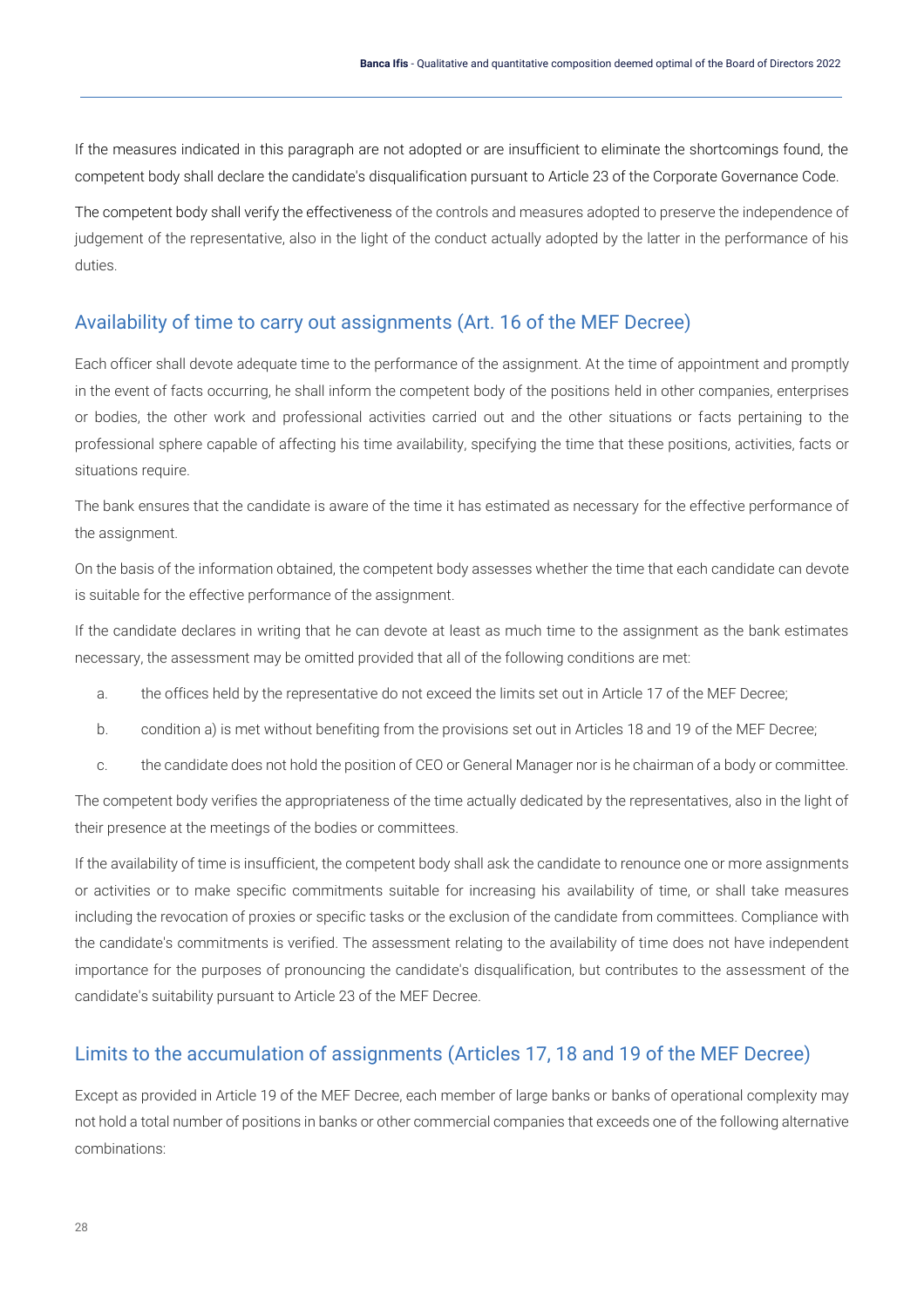- a. 1 executive assignment and 2 non-executive assignments;
- b. 4 non-executive assignments.

When calculating limits, the position held at the bank is included.

The competent body pronounces the forfeiture in case it ascertains that the limit to the accumulation of assignments has been exceeded and the representative concerned does not renounce the office or the offices that determine the exceeding of the limit in due time with respect to the deadline indicated in Art. 23, paragraph 7 of the MEF Decree.

The limits on the accumulation of offices do not apply to members who hold offices in the bank representing the State or other public bodies.

For the purposes of calculating the limits on the accumulation of offices, the offices held by the candidate are not taken into account:

- a. at companies or entities whose sole purpose is to manage the private interests of a candidate or a spouse who is not legally separated, a person bound by a civil union or *de facto* cohabitation, a relative or a relative-in-law up to the fourth degree and which do not require any kind of day-to-day management by the candidate;
- b. as a professional in a professional company;
- c. as alternate auditor.

For purposes of calculating the limits on the accumulation of offices, all offices held in each of the following cases shall be considered as a single office:

- a. within the same group;
- b. in banks belonging to the same institutional protection system;
- c. in non-group companies in which the bank has a qualifying holding as defined in Article 4(1), point 36, CRR.

If more than one of the cases set out in Art. 18, paragraph 3, letters a), b) and c) of the MEF Decree occur at the same time, the positions are added together.

The set of appointments counted as a single appointment is considered as an executive appointment if at least one of the appointments held in the situations set out in Art. 18, paragraph 3, letters a), b) and c) of the MEF Decree is executive; in the other cases it is considered as a non-executive appointment.

The assumption of an additional non-executive position, compared to the limits indicated in Art. 17 of the MEF Decree and also determined on the basis of the provisions of Art. 18 of the MEF Decree, is permitted on condition that it does not prejudice the possibility for the candidate to devote adequate time to the position at the bank in order to carry out his functions effectively.

The appropriate body shall consider, among other things:

- a. the fact that the person holds an executive position in the bank or is a member of an executive committee;
- b. the size, business, and complexity of the bank or other trading company where the additional assignment would be made;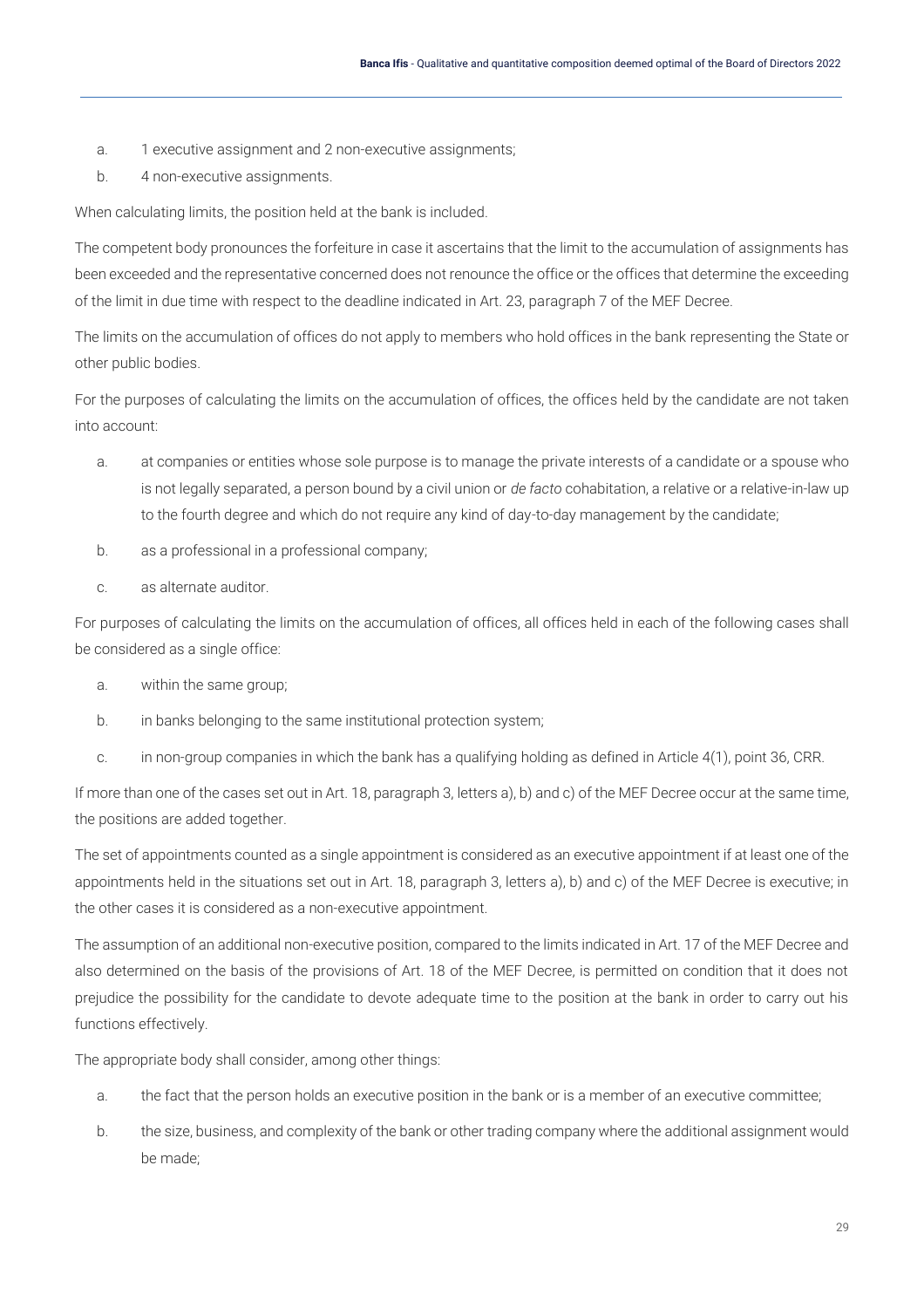- c. the duration of the additional assignment;
- d. the level of expertise gained by the individual in carrying out the position in the bank and any synergies between the different positions.

The additional non-executive position referred to in this Article shall not be permitted to the candidate who:

- a. holds the position of CEO, General Manager or Chairman of the Board of Directors, Board of Statutory Auditors, Management Board, Supervisory Body, Management Control Committee or other committee within the bank;
- b. benefits, for the other appointments, from the application of the aggregation mechanism provided for by Art. 18, paragraph 3, of the MEF Decree.

The additional non-executive assignment referred to in this Article cannot benefit from the application of the aggregation mechanism provided for in Art. 18, paragraph 3, of the MEF Decree.

The provisions of Art. 17, paragraph 3, of the MEF Decree are applied to the cases referred to in this Article.